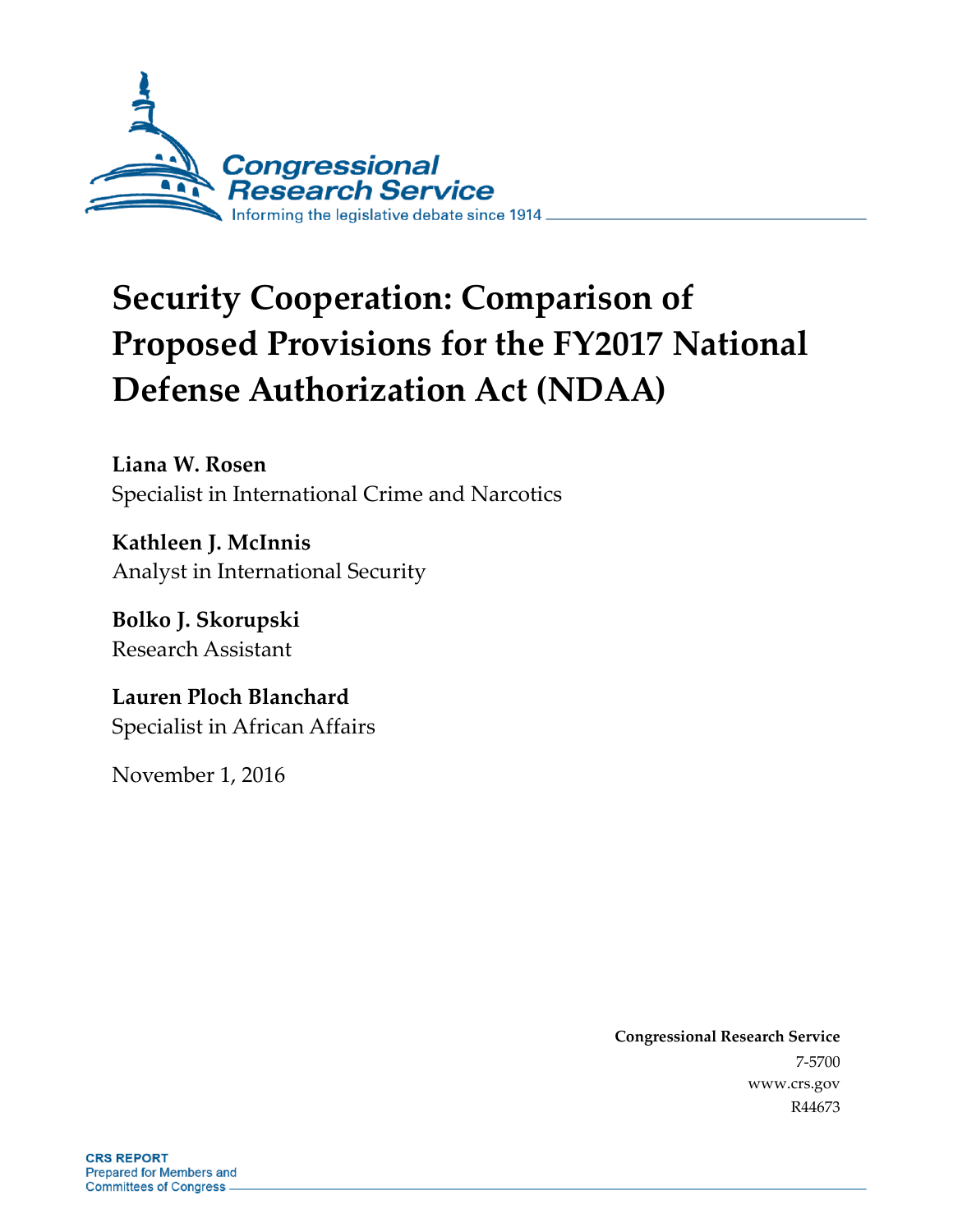## **Summary**

During the lame duck session, the  $114<sup>th</sup>$  Congress is expected to consider various provisions in the annual defense authorization bill that address U.S. security sector cooperation. If enacted, the FY2017 National Defense Authorization Act (NDAA) could significantly alter the way in which the U.S. Department of Defense (DOD) engages and partners with foreign security forces.

#### **Policy Debate in Context**

Successive U.S. Administrations have emphasized the importance of strengthening foreign military partnerships to achieve shared security goals. Over time, the legal authorities underpinning some of these efforts have moved beyond the "traditional" suite of foreign assistance programs authorized in Title 22 (Foreign Relations) of the U.S. Code, which are overseen by the U.S. Department of State and often implemented by DOD. In support of such a shift, Congress has incrementally provided DOD with some 80 or more authorities, apart from those in Title 22, to interact with foreign security forces and defense ministries and respond to emerging threats.

These authorities, enacted through NDAAs and amendments to Title 10 (Armed Services) of the U.S. Code, have enabled DOD to pursue a wider range of direct engagements with foreign partners—collectively described by DOD as "security cooperation." These authorities, however, vary in scope, application, duration, and reporting requirements. Congress has also imposed limits based on country- or region-specific conditions and concerns.

#### **Proposals in the FY2017 NDAA**

In April 2016, DOD submitted 10 proposals to Congress, seeking to address what it describes as an unwieldy "patchwork" of security cooperation authorities. Responding to DOD's proposals, both the House and Senate versions of the FY2017 NDAA (H.R. 4909 and S. 2943, respectively) contain provisions intended to bring greater coherence to DOD's security cooperation enterprise.

Central to these proposals is a new chapter in Title 10 on "Security Cooperation." As part of the proposed changes, nearly 60 existing provisions in Title 10 or public law would be affected or modified. Proposals would also variously alter the statutorily required role of the State Department in overseeing and approving security cooperation programs. Some proposals would substantively change the scope of DOD's existing authorities by

- expanding the purposes for which security cooperation is authorized;
- expanding authorized activities;
- broadening the geographical scope of security cooperation;
- increasing the types of foreign personnel that can benefit from DOD engagement; and
- changing funding limits and related provisions.

S. 2943 contains some of the most far-reaching changes, particularly in its replacement of 10 U.S.C. 2282 ("Authority to Build the Capacity of Foreign Security Forces") with a broader authority. S. 2943 would additionally offer new provisions, including several that aim to enable DOD to better manage security cooperation through

- a new funding mechanism called the "Security Cooperation Enhancement Fund";
- improved workforce training through a "Security Cooperation Workforce" Development Program";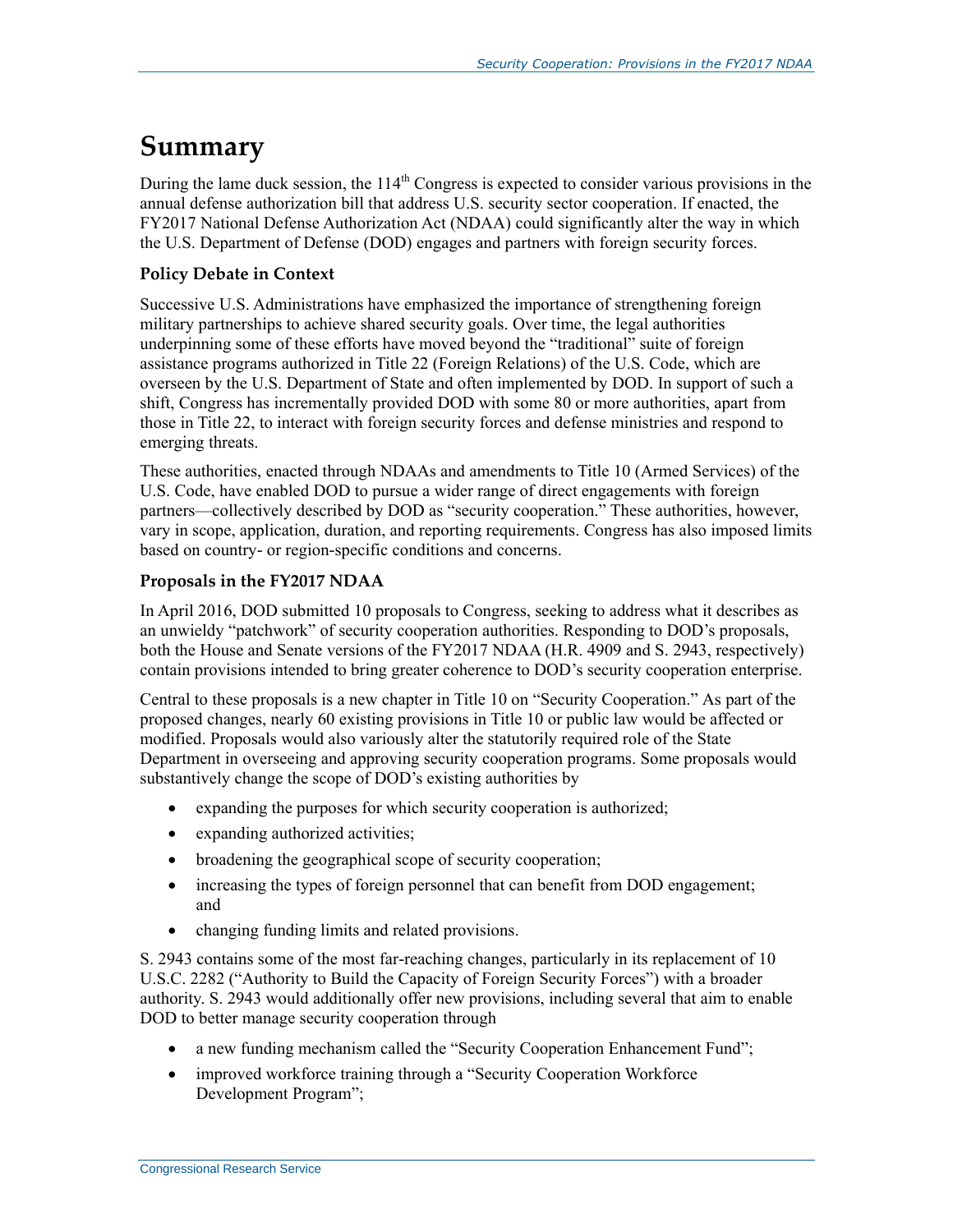- enhanced budgeting transparency and reporting requirements to Congress; and
- required assessment, monitoring, and evaluation.

#### **Outlook**

Some of the proposed provisions in the FY2017 NDAA have broad appeal, while others have emerged as flashpoints in a larger debate over DOD's role in security sector assistance. The FY2017 NDAA also raises questions over whether security cooperation policy architecture is adequately structured to meet current and evolving requirements and whether the mechanisms of congressional oversight are adequately tailored to current levels of activity.

The FY2017 NDAA went to conference on July 8, 2016. The conference report, while not yet public, is expected to be brought before both the House and Senate when the  $114<sup>th</sup>$  Congress returns from recess in November 2016. Beyond the FY2017 NDAA, many analysts anticipate that security cooperation issues will continue to feature on the policymaking agenda in the next Administration and the  $115<sup>th</sup>$  Congress.

For further reading on broader security sector assistance debates, see CRS Report R44444, *Security Assistance and Cooperation: Shared Responsibility of the Departments of State and Defense*; CRS Report R44602, *DOD Security Cooperation: An Overview of Authorities and Issues*; and CRS Report R44313, *What Is "Building Partner Capacity?" Issues for Congress*.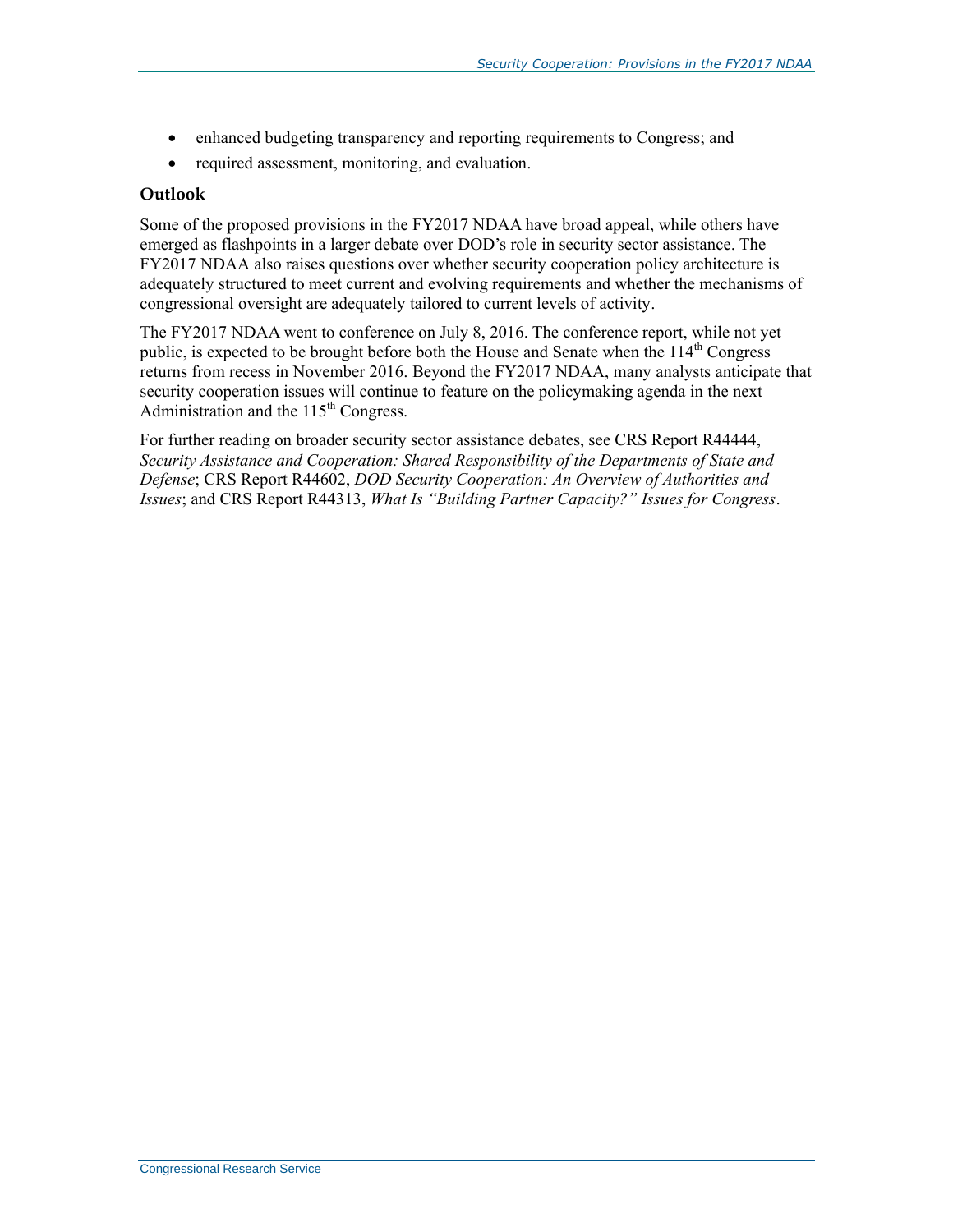## **Contents**

## **Tables**

| Table 1. S. 2943: Proposed Allocations to the Security Cooperation Enhancement Fund |  |
|-------------------------------------------------------------------------------------|--|
|                                                                                     |  |

| Table A-1. Comparison of Security Cooperation Provisions Among DOD's Proposals, |  |
|---------------------------------------------------------------------------------|--|
|                                                                                 |  |

## **Appendixes**

| Appendix A. Overview and Comparison of Security Cooperation Provisions in the |  |
|-------------------------------------------------------------------------------|--|
|                                                                               |  |

## **Contacts**

|--|--|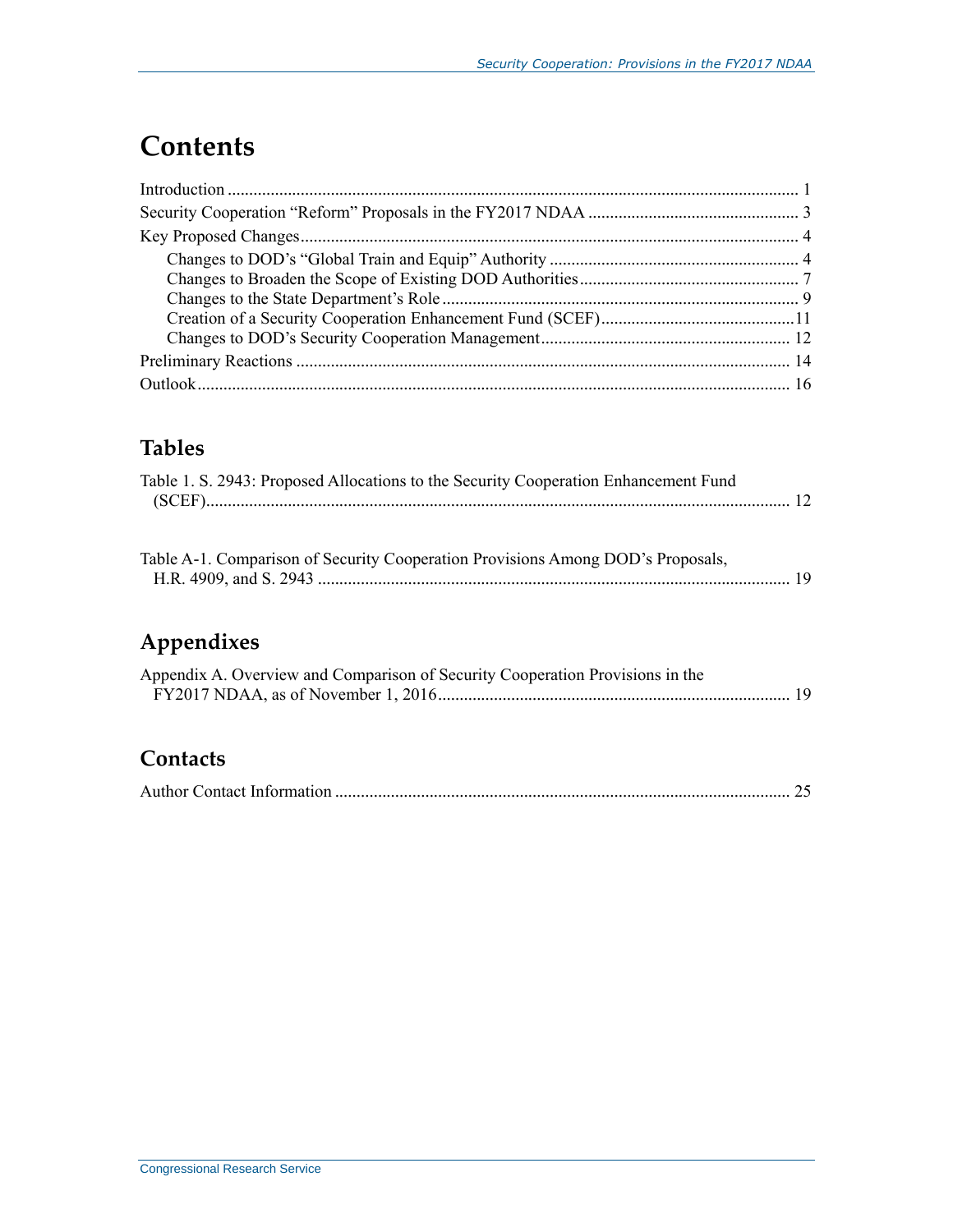## **Introduction**

Security cooperation provisions in the FY2017 National Defense Authorization Act (NDAA) have escalated ongoing debates over U.S. security sector assistance to foreign countries and raised questions regarding whether existing authorities are able to meet current and evolving requirements.<sup>1</sup> As the  $114<sup>th</sup>$  Congress winds down, Members of Congress are expected to reconcile remaining differences in the FY2017 NDAA. Policymakers and observers anticipate that the outcome of conference deliberations could significantly change the security cooperation and security sector assistance policy landscape.

Since World War II, the U.S. Department of State has served as the lead agency in guiding U.S. security assistance to foreign countries, with long-standing authorities codified in Title 22 (Foreign Relations) of the U.S. Code and funded through congressional appropriations to the State Department. Such engagements have been viewed by many, including in Congress, as a tool of foreign policy. The U.S. Department of Defense (DOD) implements some of these programs, but for many decades, it otherwise relegated the training, equipping, and assisting of foreign military forces as a secondary mission on its list of priorities, far below war-fighting.

Over time, however, and particularly since the terrorist attacks of September 11, 2001, Congress has granted DOD new authorities in annual NDAAs and in Title 10 (Armed Services) of the U.S. Code to engage in "security cooperation" with foreign militaries and other security forces—now considered by DOD to be an "important tool" for executing its national security responsibilities and "an integral element of the DOD mission."<sup>2</sup> This trend underlies a significant expansion of DOD direct engagements with foreign security forces and an accompanying increase in DOD's role in foreign policy decision-making. The incremental nature of Congress's adjustments to DOD's Title 10 authorities, however, has resulted in some 80 or more provisions that are described as an unwieldy "patchwork," which complicates the management, application, and oversight of such engagements.<sup>3</sup>

Congress enacted many of these DOD authorities to respond to emerging threats, but also imposed limits on their scope, application, and duration, sometimes based on country- or regionspecific conditions and concerns.<sup>4</sup> For at least 15 years, DOD's security cooperation authorities (and funding) have grown with its counterterrorism responsibilities, involvement in overseas contingency operations, evolving national security priorities, and efforts to counter asymmetrical threats.<sup>5</sup> Some practitioners view today's mix of provisions as an obstacle to DOD's effective

<sup>&</sup>lt;sup>1</sup> For further discussion of broader security sector assistance issues beyond the FY2017 National Defense Authorization Act (NDAA), see CRS Report R44444, *Security Assistance and Cooperation: Shared Responsibility of the Departments of State and Defense*.

<sup>2</sup> U.S. Department of Defense (DOD), *DOD Policy and Responsibilities Relating to Security Cooperation*, Directive 5132.03, October 24, 2008.

<sup>3</sup> See for example CRS Report R44602, *DOD Security Cooperation: An Overview of Authorities and Issues*. The RAND Corporation estimated that, of the more than 160 congressional statutes authorizing security cooperation, 123 apply to DOD. See David E. Thaler, et al., *From Patchwork to Framework: A Review of Title 10 Authorities for Security Cooperation*, RAND Corporation, 2016.

<sup>&</sup>lt;sup>4</sup> Although authorities to conduct security sector assistance have evolved differently for DOD and the State Department, the congressional application of various conditions and limits to the allocation of funding is not unique to DOD or Title 10.

<sup>5</sup> See for example Derek S. Reveron, *Exporting Security: International Engagement, Security Cooperation, and the Changing Face of the U.S. Military*, second edition (Washington, DC: Georgetown University Press, 2016); and Neptune, *U.S. Security Cooperation Review*, February 2016.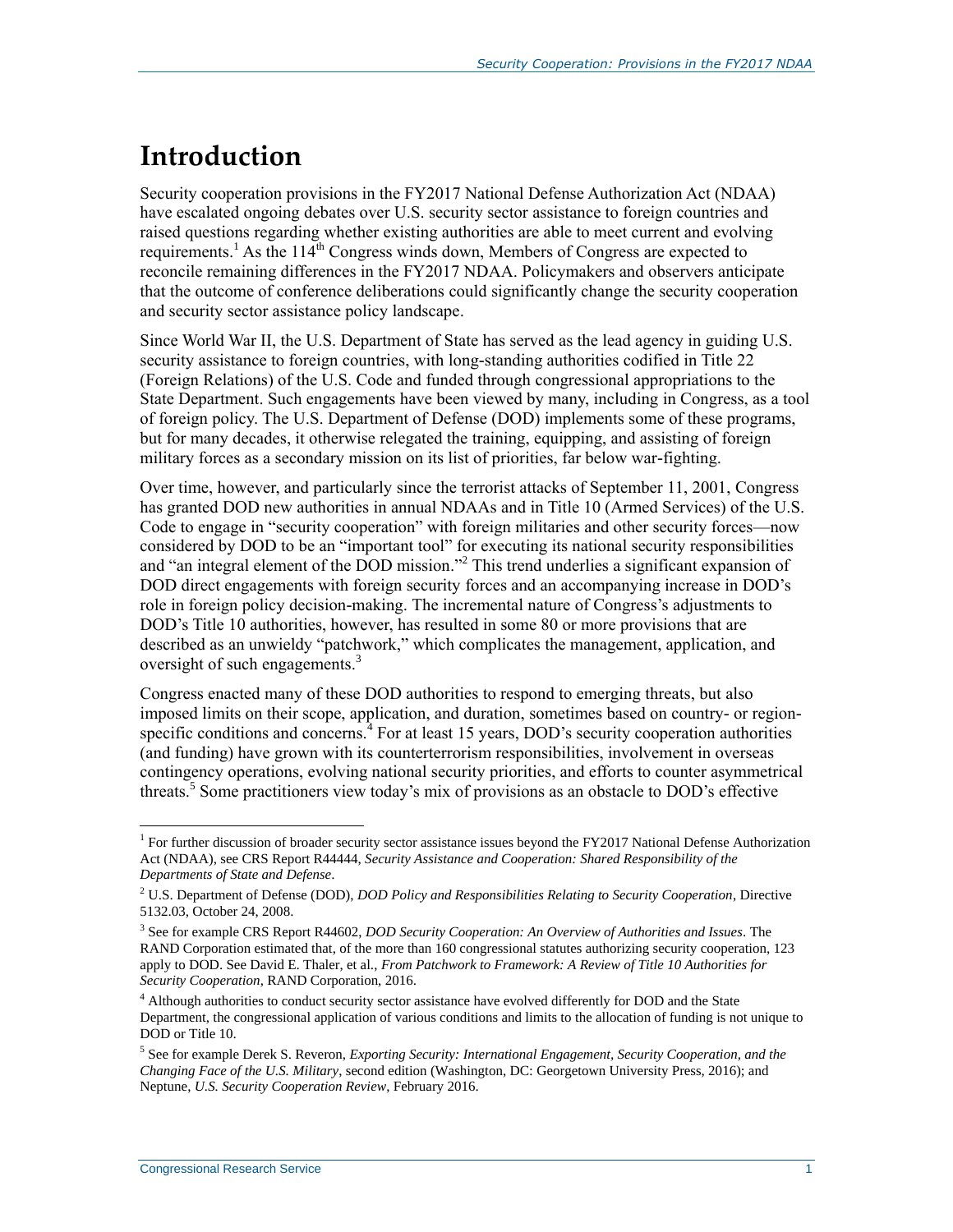planning and execution of its objectives. Some also view the patchwork as problematic for State Department coordination of foreign policy. While some legal restrictions appear to stem from congressional oversight concerns, those restrictions may also complicate congressional oversight efforts in practice.

In many respects, proposed provisions in the FY2017 NDAA seek to address existing concerns about how the security cooperation enterprise functions and to improve the ability of Congress to evaluate DOD's application of an expanded repertoire of security cooperation authorities. Provisions in the FY2017 NDAA, particularly those in the Senate-passed version of the bill (S. 2943), could also alter the way in which DOD conducts security cooperation programming, the relationship between DOD and the State Department on security cooperation and security sector assistance matters, and Congress's oversight of related funding and programming.

#### **U.S. Engagement with Foreign Security Sectors: Terminology**

"Security assistance" and "security cooperation" are two terms that refer to U.S. activities to train, equip, and otherwise assist foreign partners. Although there is no State Department-issued definition of "security assistance," DOD often refers to security assistance as the group of programs authorized by the Foreign Assistance Act (FAA) of 1961, the Arms Export Control Act (AECA) of 1976, and related statutes, which are administered by the State Department with funds appropriated to the State Department by Congress. Some of these are implemented by the Defense Security Cooperation Agency (DSCA). 6

In 2008, DOD Directive 5132.03 described "security cooperation" to include not only security assistance, but also other DOD activities "to encourage and enable international partners to work with the United States to achieve strategic objectives."<sup>7</sup> According to this directive, such activities include

all DOD interactions with foreign defense and security establishments, including all DOD-administered security assistance programs, that: build defense and security relationships that promote specific U.S. security interests, including all international armaments cooperation activities and security assistance activities; develop allied and friendly military capabilities for self-defense and multinational operations; and provide U.S. forces with peacetime and contingency access to host nations.

In 2013, the Obama Administration issued Presidential Policy Directive 23 (PPD-23), which described the "security sector" and defined "security sector assistance" as follows:

The security sector is composed of those institutions—to include partner governments and international organizations—that have the authority to use force to protect both the state and its citizens at home or abroad, to maintain international peace and security, and to enforce the law and provide oversight of those organizations and forces. It includes both military and civilian organizations and personnel operating at the international, regional, national, and sub-national levels. Security sector actors include state security and law enforcement providers, governmental security and justice management and oversight bodies, civil society, institutions responsible for border management, customs and civil emergencies, and non-state justice and security providers.

Security sector assistance refers to the policies, programs, and activities the United States uses to: engage with foreign partners and help shape their policies and actions in the security sector; help foreign partners build and sustain the capacity and effectiveness of legitimate institutions to provide security, safety, and justice for their people; and enable foreign partners to contribute to efforts that address common security challenges.<sup>8</sup>

<sup>6</sup> See DOD, *Dictionary of Military and Associated Terms*, Joint Publication 1-02, November 8, 2010 (as amended through February 15, 2016).

<sup>7</sup> DOD Directive 5132.03, "DOD Policy and Responsibilities Relating to Security Cooperation," October 24, 2008.

<sup>8</sup> See White House, Office of the Press Secretary, *Fact Sheet: U.S. Security Sector Assistance Policy*, April 5, 2013.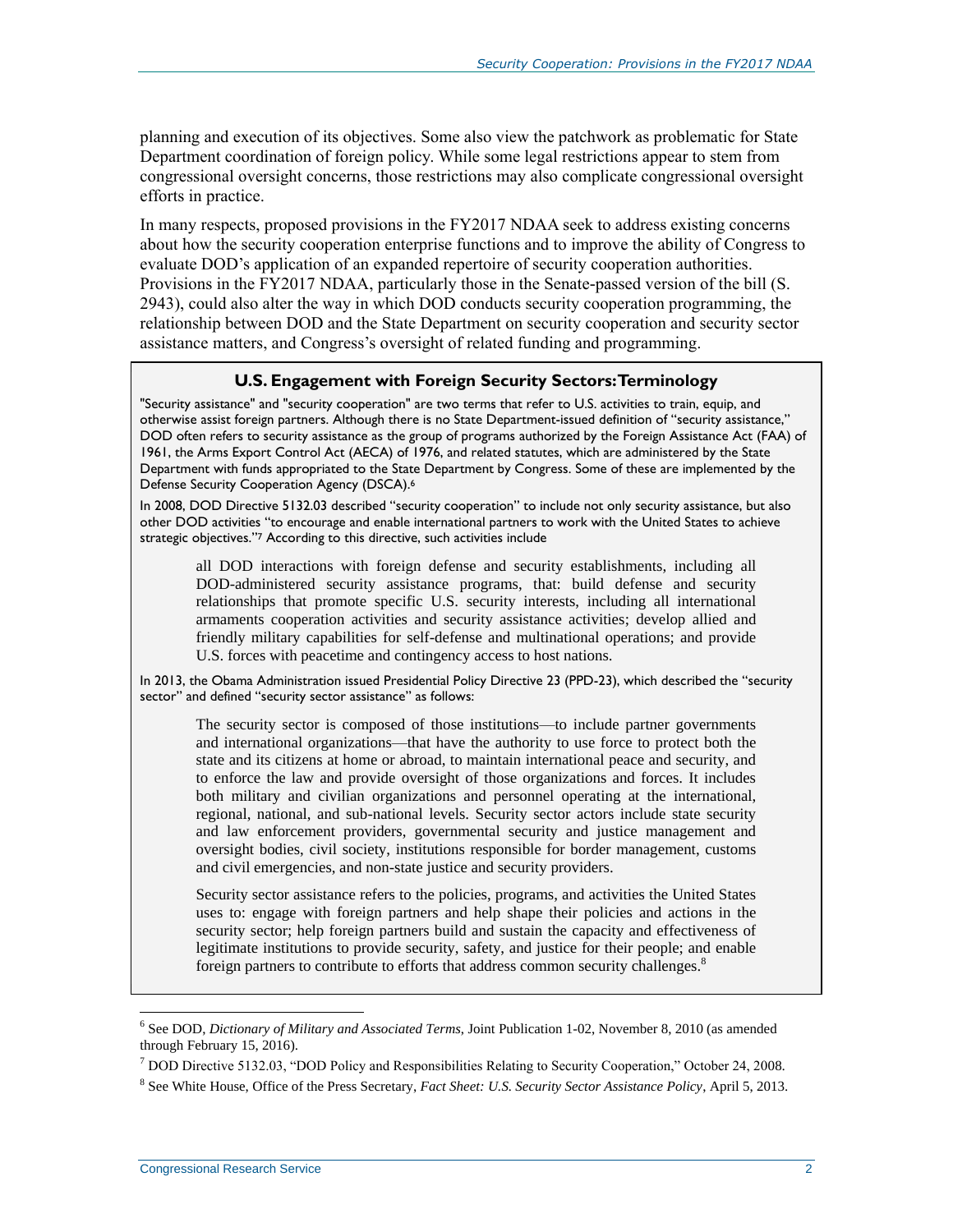The Senate-passed version of the FY2017 NDAA, [S. 2943,](http://www.congress.gov/cgi-lis/bdquery/z?d114:S.2943:) adds to the security sector glossary to include a new definition for "security cooperation programs and activities of the Department of Defense" as follows:

[A]ny program, activity (including an exercise), or interaction of the Department of Defense with the security establishment of a foreign country to achieve a purpose as follows: (A) To build relationships that promote specific United States security interests. (B) To build and develop allied and friendly security capabilities for self-defense and multinational operations. (C) To provide the armed forces with access to the foreign country during peacetime or a contingency operation.

For further discussion of related terminology see **Appendix A** of CRS Report R44444, *Security Assistance and Cooperation: Shared Responsibility of the Departments of State and Defense*.

## **Security Cooperation "Reform" Proposals in the FY2017 NDAA**

In April 2016, following a review of its security cooperation authorities, DOD formally submitted 10 proposals for the FY2017 NDAA to Congress that would consolidate several authorities already located in Title 10 of the U.S. Code and codify other temporary authorities and reporting requirements into a new chapter within Title 10, entitled "Security Cooperation."<sup>9</sup> The proposals were sponsored by the Under Secretary of Defense for Policy and vetted and approved through the interagency process, including by the Office of Management and Budget and the State Department.

One of DOD's overarching goals in its proposals was to organize and consolidate existing authorities. Another goal was to standardize statutory language, in an effort to provide more clarity to security cooperation planners and improve their ability to use existing authorities more effectively. Although some existing authorities would remain unchanged in substance as part of the proposals, others would be modified. Five authorities would be repealed for lack of use or redundancy. DOD also proposed consolidating several congressional reporting requirements on certain security cooperation authorities.

The House and Senate responded to DOD's proposals in different ways. The House-passed version of the FY2017 NDAA, [H.R. 4909,](http://www.congress.gov/cgi-lis/bdquery/z?d114:H.R.4909:) included some of DOD's proposals, but only those that make no or minor changes to existing authorities.<sup>10</sup> Recognizing calls for further security cooperation restructuring, but not incorporating major changes in the FY2017 NDAA, H.R. 4909 included a provision (§1206) that would require an "independent assessment" of DOD security cooperation programs.

The Senate-passed version of the FY2017 NDAA, [S. 2943,](http://www.congress.gov/cgi-lis/bdquery/z?d114:S.2943:) would incorporate nearly all of DOD's proposals into a new security cooperation chapter in the U.S. Code.<sup>11</sup> Furthermore, S. 2943 proposed several new, interrelated measures intended to better align DOD's programs and funding with what authorizing committee members have advanced as current and evolving

<sup>10</sup> Unless otherwise stated, all references to H.R. 4909 refer to the bill as passed by the House on May 18, 2016.

<sup>9</sup> DOD, Office of Legislative Counsel, *DOD Legislative Proposals for Fiscal Year 2017, Fifth Package of Proposals Sent to Congress for Inclusion in the National Defense Authorization Act for Fiscal Year 2017* (including DOD's *Consolidated Section-by-Section Analysis of All Proposals Transmitted to Date*), April 12, 2016. DOD's review of its security cooperation authorities was informed by recommendations made by RAND. See Thaler, et al. (2016).

 $11$  Unless otherwise stated, all references to S. 2943 refer to the bill as passed by the Senate on June 14, 2016.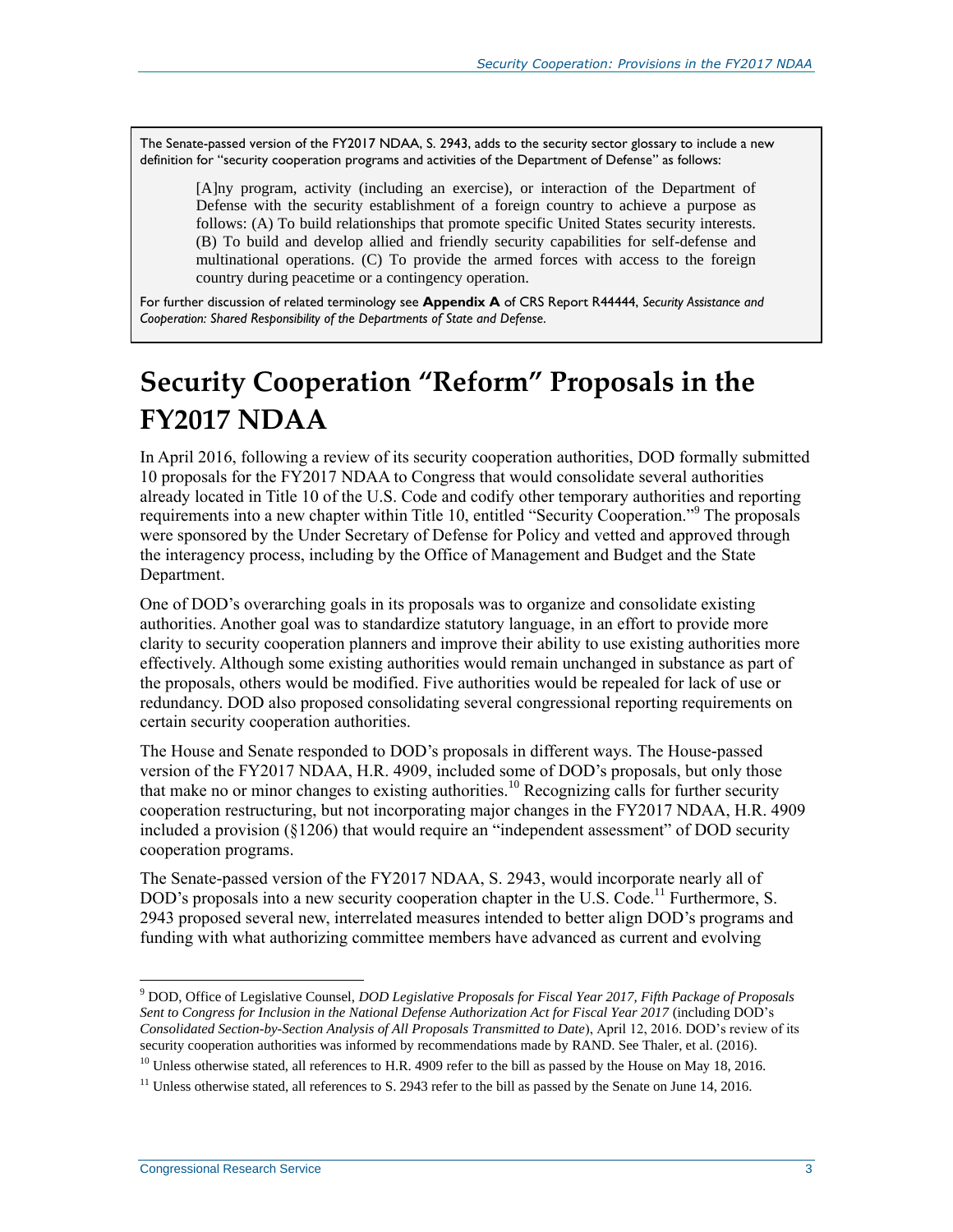strategic requirements, while also seeking to address existing challenges associated with executing security cooperation activities.

In addition, [S. 2943](http://www.congress.gov/cgi-lis/bdquery/z?d114:S.2943:) offered provisions that would centralize all DOD security cooperation programs under a new funding mechanism; create a professionalized security cooperation workforce; support budgeting transparency; and require assessment, monitoring, and evaluation of security cooperation programs and activities. Proposals would also variously alter the statutorily required role of the State Department in overseeing security cooperation programs by changing existing requirements that the Secretary of State approve or jointly formulate certain existing DOD programs and activities.

The Senate Armed Services Committee's (SASC's) markup of the FY2017 NDAA, from which the security cooperation proposals of S. 2943 originate, explained its purpose and objectives:

In an effort to respond to the complaints of our military commanders and the Department more broadly, the NDAA contains a major reform designed to modernize and streamline DOD's security cooperation enterprise.... Together these steps will substantially reduce the cumbersome patchwork of legal authorities and sources of funding and significantly improve operational outcomes, program management, congressional oversight, and public transparency. By breaking down existing stovepipes, these reforms will also enable the Department to better align security cooperation activities with strategic objectives.<sup>12</sup>

In July 2016, the FY2017 NDAA went to conference to resolve differences between the Houseand Senate-passed versions, and the lame duck session beginning in November is expected to address the NDAA conference report. Security cooperation provisions in the conference report may differ substantively from proposals contained in [H.R. 4909](http://www.congress.gov/cgi-lis/bdquery/z?d114:H.R.4909:) and S. 2943, as passed by the House on May 18, 2016, and the Senate on June 14, 2016, respectively.

For an overview and comparison of provisions associated with the proposed enactment of a new chapter in Title 10 on security cooperation, see **[Appendix A](#page-22-0)**.

## **Key Proposed Changes**

As part of the proposed enactment of a new chapter in Title 10 of the U.S. Code devoted specifically to security cooperation, nearly 60 existing provisions in Title 10 or public law may variously be transferred, codified, modified, consolidated, repealed, or otherwise affected. Key proposed changes involve (1) changes to DOD's "global train and equip" authority, (2) changes to broaden the scope of existing DOD authorities, (3) changes to the State Department's role, (4) creation of a Security Cooperation Enhancement Fund (SCEF), and (5) changes to DOD's security cooperation management.

### **Changes to DOD's "Global Train and Equip" Authority**

Among the proposed changes to the FY2017 NDAA, [S. 2943](http://www.congress.gov/cgi-lis/bdquery/z?d114:S.2943:) is the most far-reaching in extent, particularly in its proposal to replace 10 U.S.C. 2282 on "Authority to Build the Capacity of Foreign Security Forces" with a new permanent authority that is much broader. First granted on a temporary basis in the FY2006 NDAA, the existing authority allows DOD to train and equip

<sup>&</sup>lt;sup>12</sup> Senate Armed Services Committee (SASC), *National Defense Authorization Act for Fiscal Year 2017*, markup summary, May 12, 2016.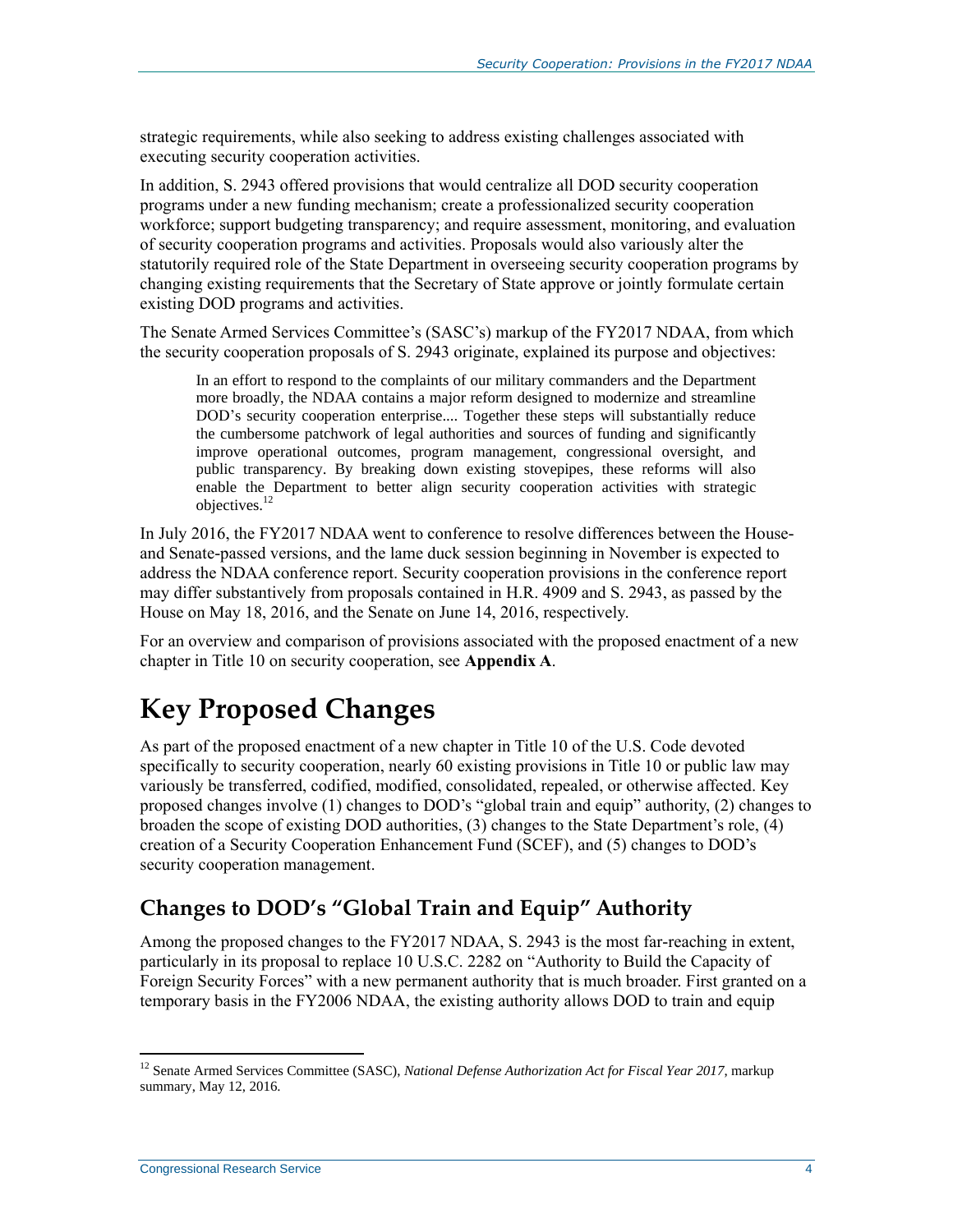foreign security forces to conduct counterterrorism operations or to participate in or support allied or coalition military or stability operations in the U.S. national security interest.

S. 2943 would authorize DOD to train and equip foreign forces for additional purposes, authorizing new activities, removing geographic limitations, allowing the U.S. military to provide types of support to a potentially wider range of foreign entities, and changing the way funds are administered. This re-conceptualized "global train and equip" authority would be codified at 10 U.S.C. 333, within the proposed new security cooperation chapter.

[S. 2943](http://www.congress.gov/cgi-lis/bdquery/z?d114:S.2943:) would broaden the scope of authorized foreign capacity building to include training and equipping for

- counter-weapons of mass destruction (WMDs) operations;
- counter-illicit drug trafficking operations;
- counter-transnational organized crime (TOC) operations;
- $\bullet$  maritime and border security operations;<sup>13</sup>
- military intelligence operations in support of lawful military operations;
- humanitarian and disaster assistance operations; and
- national territorial defense of the foreign country concerned.

As part of the expansions in the scope of authorized foreign capacity building, the proposed new Section 333 would also authorize provisions of lethal equipment on a global scale, which DOD is not currently authorized to provide under its existing counternarcotics, C-TOC, and humanitarian and disaster assistance programs and activities.<sup>14</sup> The authority would also provide specific authority for DOD to train and equip foreign forces for humanitarian and disaster assistance and to fund programs in support of foreign national territorial defense. S. 2943 would also newly authorize DOD to support the sustainment of previously provided equipment under Section 333 to foreign partners.<sup>15</sup> Moreover, [S. 2943](http://www.congress.gov/cgi-lis/bdquery/z?d114:S.2943:) would require human rights training, already a required element of 10 U.S.C. 2282, and defense institution building to be elements of all foreign capacity building conducted pursuant to its proposed new Section 333.<sup>16</sup>

Under 10 U.S.C. 2282, DOD programs are required to be "jointly formulated" with the State Department, allowing, at least in theory, both agencies a role in the design of the programs. Furthermore, 10 U.S.C. 2282 requires the Secretary of State's "concurrence" (approval) of such programs before they could be implemented. S. 2943 would retain the Secretary of State

 $13$  As part of S. 2943's proposed changes, the Senate bill would repeal several country-specific authorities, including Section 1207 of the FY2014 NDAA (22 U.S.C. 2151 note) on border security specific to Jordan. A similar authority exists, however, pursuant to Section 1226 of the FY2016 NDAA (22 U.S.C. 2151 note), which is separately addressed in S. 2943 (§1272).

<sup>&</sup>lt;sup>14</sup> For Afghanistan only, one of DOD's counternarcotics authorities, Section 1033 of the FY1998 NDAA, authorizes some lethal equipment.

<sup>&</sup>lt;sup>15</sup> DOD has interpreted existing congressional guidance on the use of 10 U.S.C. 2282 to exclude sustainment support. Instead, sustainment of equipment provided under 10 U.S.C. 2282 has been provided through the State Department's Foreign Military Financing (FMF) account. According to DOD, this arrangement burdens the State Department's FMF account, hinders the State Department from using FMF more strategically, and leaves equipment provided under 10 U.S.C. 2282 "at risk of disrepair, misuse, and ultimately inoperability" because foreign recipients are unable to independently maintain the functionality of such equipment. See DOD, Office of Legislative Counsel, *DOD Legislative Proposals for Fiscal Year 2017, Consolidated Section-by-Section Analysis of All Proposals Transmitted to Date*, April 12, 2016.

<sup>&</sup>lt;sup>16</sup> See also Section 1206 of the FY2015 NDAA (22 U.S.C. 2282 note) on "Training of Security Forces and Associated Security Ministries of Foreign Countries to Promote Respect for the Rule of Law and Human Rights."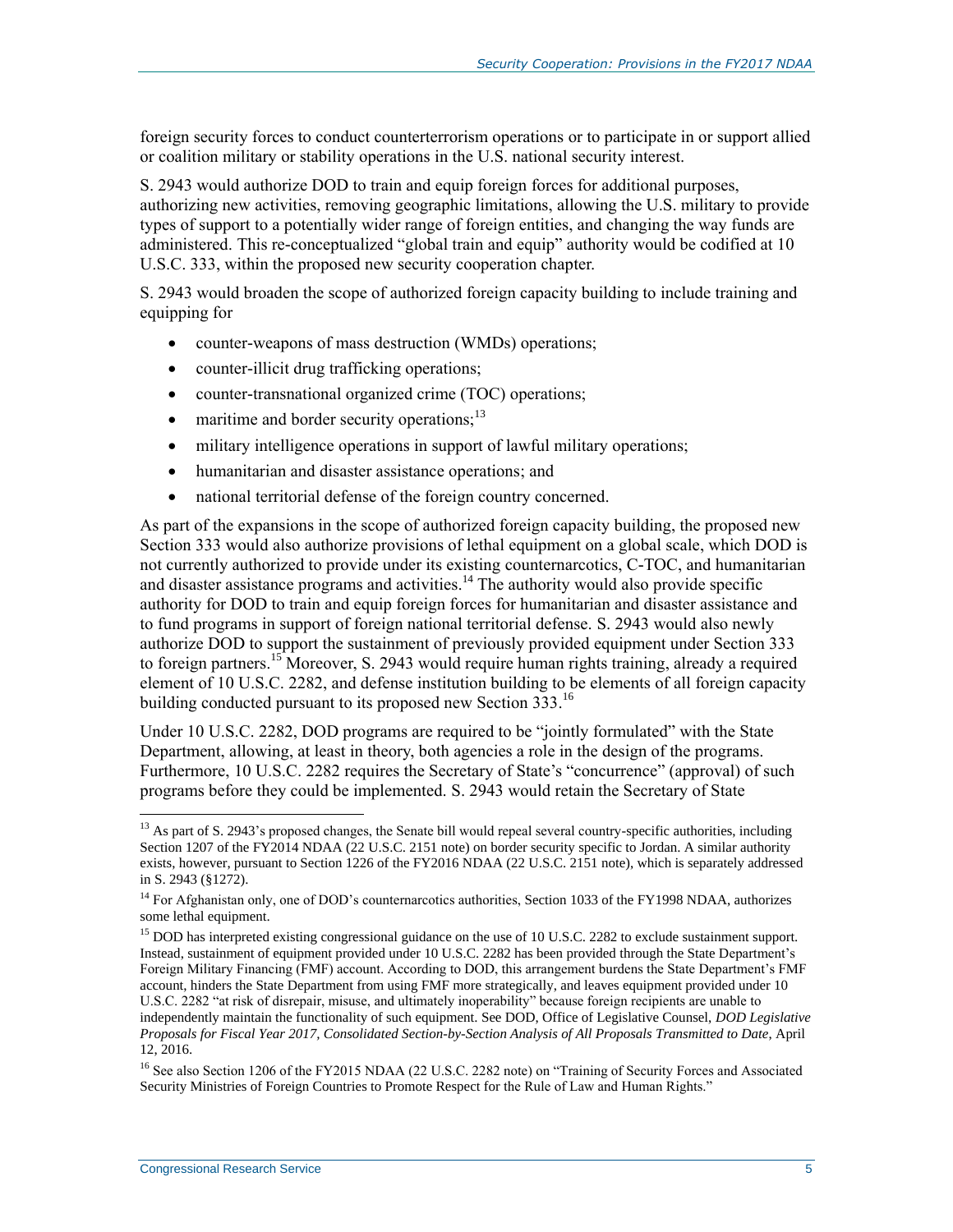concurrence requirement and extend it to all engagements covered under the proposed new authority, but it would remove the requirement for joint formulation. It is not clear, however, whether the proposed elimination of a statutory requirement for joint formulation would alter, in practice, the State Department's role in providing input in the planning process.<sup>17</sup>

The SASC report accompanying [S. 2943](http://www.congress.gov/cgi-lis/bdquery/z?d114:S.2943:) (S.Rept. 114-255) explained its proposed new Section 333 authority and its relationship to State Department-led security assistance programs:

[T]his consolidation is not intended to create a Department of Defense mission that competes with security assistance overseen by the State Department. Rather, a consolidated ''train and equip'' authority should enable the Department to meet its own defense-specific objectives in support of broader defense strategy and plans, as well as to better integrate title 10 security cooperation activities into the broader United States Government approach to security sector assistance.

The Senate provisions appear to seek a balance between expanding DOD's authorities and flexibility to train and equip foreign partners as needs emerge, maintaining some State Department role in the formulation and approval of new security cooperation programs, and creating more congressional tools to conduct oversight activities and funds.

In a move that could increase DOD's flexibility to train and equip foreign partners as needs emerge, [S. 2943](http://www.congress.gov/cgi-lis/bdquery/z?d114:S.2943:) would omit a current limitation in 10 U.S.C. 2282 that prohibits DOD from providing assistance to a "foreign country that is otherwise prohibited from receiving such... assistance under any other provision of law."<sup>18</sup> Reflecting a desire for increased transparency, S. 2943 would require quarterly reports to Congress on Section 333's use, as well as congressional notification at least 15 days prior to initiating authorized activities. [S. 2943'](http://www.congress.gov/cgi-lis/bdquery/z?d114:S.2943:)s proposal to establish the SCEF, discussed below, and authorize more than \$2.1 billion in FY2017 for an expanded set of foreign capacity building efforts also represents a potentially significant change.

10 U.S.C. 2282 is also addressed in DOD's proposals and in H.R. 4909. DOD's proposals would also transfer the existing authority to a new proposed chapter on security cooperation in Title 10 of the U.S. Code, but limited proposed changes to newly authorizing additional sustainment of equipment provided by DOD and the extension of deadlines for expenditure of obligated funds. [H.R. 4909,](http://www.congress.gov/cgi-lis/bdquery/z?d114:H.R.4909:) for its part, would not make substantive changes to the authority in 10 U.S.C. 2282 other than moving it to a new chapter of the U.S. Code.

 $17$  S. 2943 would additionally require DOD and the State Department to jointly issue regulations for the coordination of security cooperation and security assistance programs and activities—regulations that could conceivably increase State Department involvement in the formulation and execution of programs conducted under the proposed expansion of DOD's "global train and equip" authority. The bill also requires the Secretary of Defense to prescribe policy guidance on the roles, responsibilities, and processes involved in executing Section 333's envisioned foreign capacity building programs. In a Sense of Congress, S. 2943 additionally noted that DOD and the State Department "should work collaboratively in all matters relating to security sector assistance, including by undertaking joint planning to determine the best application of security sector assistance programs...."

 $18$  Through various provisions over time, Congress has restricted certain foreign countries from receiving security assistance, generally provided under the Foreign Assistance Act of 1961 (FAA) or Arms Export Control Act (AECA), as amended. For example, the Child Soldier Prevention Act of 2008 (22 U.S.C. 2370c et seq.) prohibits most forms of U.S. security assistance authorized in the FAA and AECA to countries identified by the Secretary of State, where governmental armed forces or government-supported armed groups recruit and use child soldiers. For a compilation of other country restrictions applicable to U.S. security assistance authorities, see Defense Security Cooperation Agency (DSCA), Defense Institute of Security Cooperation Studies, "Chapter 2: Security Cooperation Legislation and Policy," *Green Book*, Edition 1.0, July 2016, pp. 2-12, 2-13.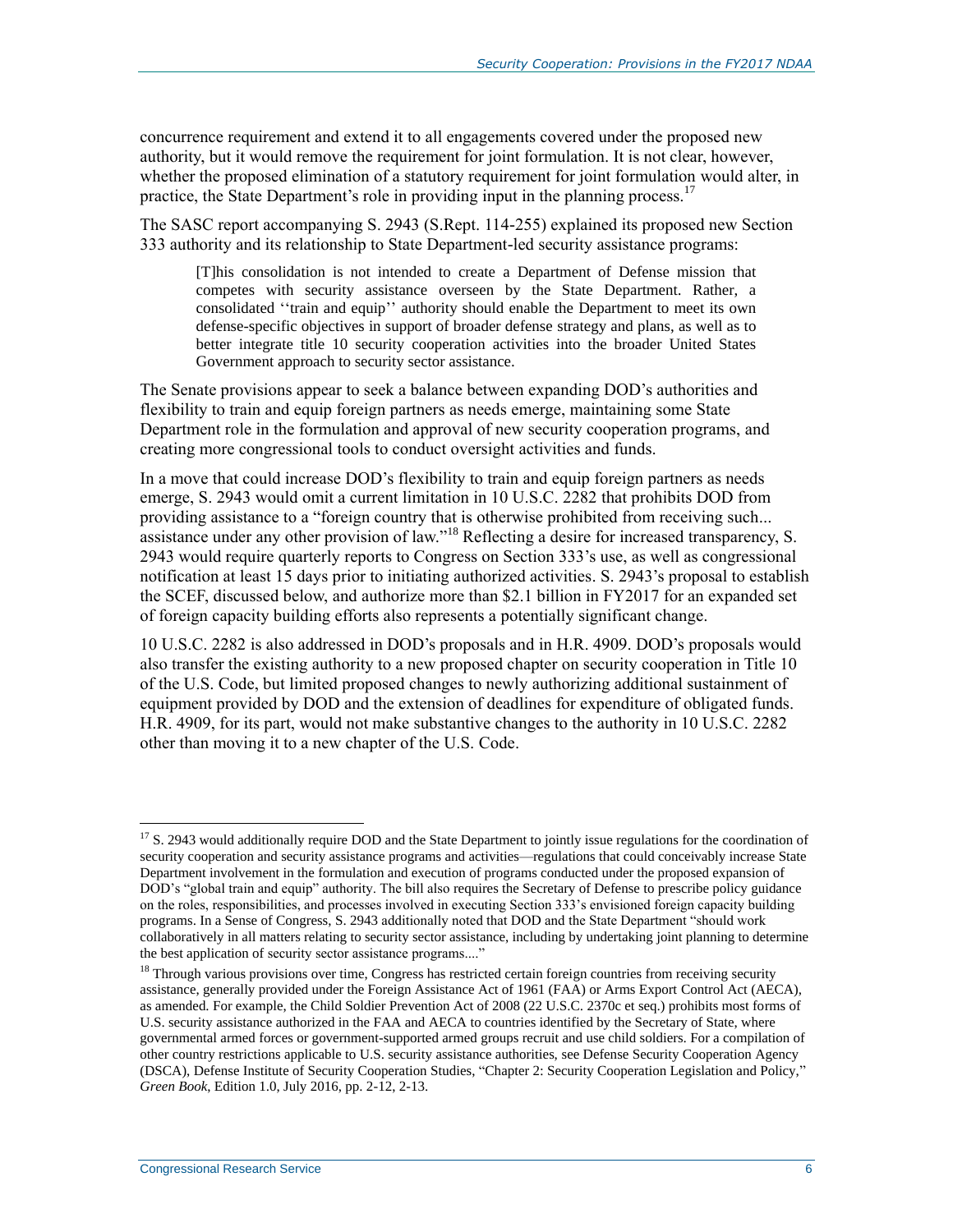#### **Implications for DOD's Counternarcotics and C-TOC Authorities**

In S. 2943, the inclusion of counternarcotics-related authorities as part of what is proposed to be a centralized DOD security cooperation authority for building the capacity of security forces would, in several respects, broaden the scope of DOD's authorities to support foreign countries in combating drug trafficking and transnational organized crime (TOC). Two of DOD's primary authorities for such foreign support are Section 1004 of the FY1991 NDAA (10 U.S.C. 374 note) and Section 1033 of the FY1998 NDAA [\(P.L. 105-85,](http://www.congress.gov/cgi-lis/bdquery/R?d105:FLD002:@1(105+85)) as amended).

- Section 1004 authorizes DOD to provide counternarcotics or counter-transnational organized crime (C-TOC) support to any other department or agency of the federal government or of any State, local, tribal, or foreign law enforcement agency. Section 1012 of the FY2015 NDAA extended this authority through FY2017. Section 1004 does not specify a role for the Secretary of State to be consulted in the execution of authorized programs and activities.
- Section 1033 enables the Secretary of Defense, with Secretary of State consultation, to provide certain additional support, not to exceed \$125 million per fiscal year, for counternarcotics activities to 41 selected countries. For Afghanistan only, Section 1033 authorizes some lethal equipment.<sup>19</sup> Currently, DOD is authorized to provide Section 1033 assistance to these countries through FY2017.

S. 2943 would repeal Section 1033 and amend Section 1004. The domestic aspects of Section 1004 would be codified, but not in the proposed new security cooperation chapter of Title 10 (see §1006 of [S. 2943\)](http://www.congress.gov/cgi-lis/bdquery/z?d114:S.2943:). In their place, S. 2943 would incorporate counternarcotics and C-TOC foreign capacity building in its re-conceptualized "global train and equip" authority. In the process, [S. 2943](http://www.congress.gov/cgi-lis/bdquery/z?d114:S.2943:) would authorize, on a global scale, the provision of lethal assistance to foreign forces and require DOD to seek Secretary of State concurrence for any counternarcotics or C-TOC program or activity with foreign partners.<sup>20</sup>

The move would also have funding implications. DOD's counternarcotics and C-TOC activities are funded through a line item in annual DOD appropriations, particularly through the central transfer account for "Drug Interdiction and Counter-Drug Activities." S. 2943 would authorize the transfer a portion of this account to the SCEF (\$158.3 million in FY2017). Section 1033 currently includes a cap on funding "not to exceed" \$125 million for counterdrug support, which would be eliminated by [S. 2943.](http://www.congress.gov/cgi-lis/bdquery/z?d114:S.2943:) Section 1033 also conditions the obligation or expenditure of such funds, based on submission to congressional committees of a counterdrug plan with assessment and evaluation components, as well as a written certification on end-user commitments and verification requirements.

### **Changes to Broaden the Scope of Existing DOD Authorities**

In addition to proposed changes to DOD's "global train and equip" authority, other proposals, particularly those envisioned by DOD and S. 2943, would substantively expand the scope of DOD's existing authorities to conduct security cooperation program and activities in several respects. Examples of such changes include the following:

 **Expanding the purposes for which security cooperation is authorized.** [S.](http://www.congress.gov/cgi-lis/bdquery/z?d114:S.2943:)  [2943](http://www.congress.gov/cgi-lis/bdquery/z?d114:S.2943:) would modify the purpose of DOD's Regional Centers for Security Studies (10 U.S.C. 184) to conduct training in lieu of "exchange of ideas" <sup>21</sup> and broaden

<sup>&</sup>lt;sup>19</sup> For Afghanistan, Section 1033 authorizes individual and crew-served weapons of 50 caliber or less and ammunition for such weapons for counternarcotics and security forces.

 $20$  Appropriations for the State Department's INCLE account for FY2016 (P.L. 114-113) noted that "the provision of assistance by any other United States Government department or agency which is comparable to assistance that may be made under this heading, but which is provided under any other provision of law, should be provided only with the concurrence of the Secretary of State and in accordance with the provisions of section 481(b)... of the [FAA]." Section 481(b) of the FAA (22 U.S.C. 2291(b)) provides that "the Secretary of State shall be responsible for coordinating all assistance provided by the United States Government to support international efforts to combat illicit narcotics production or trafficking."

 $21$ S. 2943 also envisions a reduction in the total number of such regional centers to three (repealing authorization for the Africa Center for Strategic Studies and the Near East South Asia Center for Strategic Studies) and shifting their geographic focus. In the process, S. 2943 would direct the remaining centers to "prioritize within their respective areas of focus the functional areas for engagement of territorial and maritime security, transnational and asymmetric threats, and defense sector governance." DOD's proposals and H.R. 4909 would also incorporate DOD's regional centers into (continued...)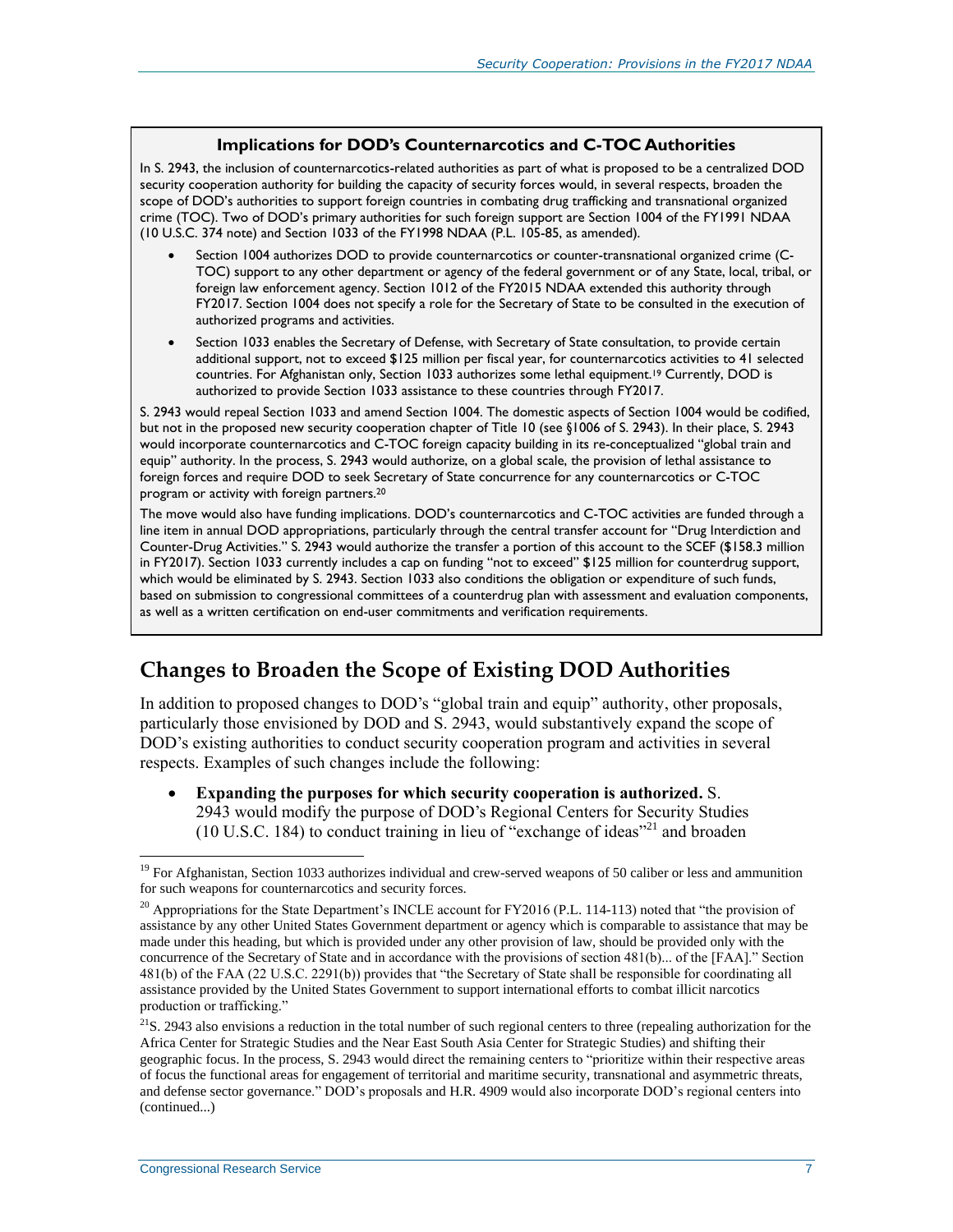the purpose of the "Regional Defense Combating Terrorism Fellowship Program" (10 U.S.C. 2249c) by eliminating references that limit its current scope to counterterrorism.

- **Expanding authorized activities.** DOD's proposals and S. 2943 would expand 10 U.S.C. 127d to authorize the provision of operational support (i.e., logistic support, supplies, and services) not only to foreign countries participating in military or stability operations that benefit U.S. national interests, but also for such operations even if the United States is not participating.<sup>22</sup> In some instances, DOD's proposals and [S. 2943](http://www.congress.gov/cgi-lis/bdquery/z?d114:S.2943:) would additionally authorize up to \$750,000 in small-scale construction per project.<sup>23</sup>
- **Broadening the geographical scope of security cooperation.** DOD's proposals and S. 2943 would globalize existing authorities to pay for certain personnel expenses (i.e., travel and subsistence expenses) for theater security cooperation.<sup>24</sup> In other instances, proposals would authorize support to more than just "developing" countries—instead authorizing support to "friendly foreign countries" (without defining the term). $^{25}$
- **Increasing the types of foreign personnel that can benefit from DOD engagement.** DOD's proposals and [S. 2943](http://www.congress.gov/cgi-lis/bdquery/z?d114:S.2943:) would authorize reciprocal and nonreciprocal exchanges with non-military foreign personnel and representatives, including personnel of non-defense security ministries and international or regional security organizations.<sup>26</sup> In provisions to codify and modify an authority for U.S. general purpose forces to train with foreign military and other security forces, proposals differ on how to re-define the term "other security forces" (including whether to authorize training with civilian police, including local police). $27$

 $\overline{a}$ 

<sup>23</sup> S. 2943 would newly authorize small-scale construction in its proposed consolidation of 10 U.S.C. 2010 on "Participation of Developing Countries in Combined Exercises: Payment of Incremental Expenses;" 10 U.S.C. 2011 on "Special Operations Forces: Training with Friendly Foreign Forces;" and Section 1203 of the FY2014 NDAA (10 U.S.C. 2011 note) on "Training of General Purpose Forces of the United States Armed Forces with Military and Other Security Forces of Friendly Foreign Countries." Small-scale construction would be authorized in a similar DOD proposal, which would consolidate 10 U.S.C. 2010 and Section 1203 of the FY2014 NDAA. DOD's proposals would additionally authorize small-scale construction as part of its changes to 10 U.S.C. 127d.

<sup>24</sup> DOD's proposals and S. 2943 would consolidate and revise existing authorities for the payment of personnel expenses that are specific for Latin American cooperation (10 U.S.C. 1050) and African cooperation (10 U.S.C. 1050a), among other changes.

 $^{25}$  Current authorities that are limited to "developing" countries include: 10 U.S.C. 2010; 10 U.S.C 2011; Section 1203 of the FY2014 NDAA (10 U.S.C. 2011 note); and 10 U.S.C. 1051, which authorizes DOD to pay for personnel expenses of developing country representatives.

<sup>(...</sup>continued)

their proposed new security cooperation chapter in Title 10, but would not change the total number of regional centers or their authorized purposes.

<sup>&</sup>lt;sup>22</sup> 10 U.S.C. 127d on "Allied Forces Participating in Combined Operations: Authority to Provide Logistic Support, Supplies, and Services" currently authorizes the provision of operational support to allied forces in combined operations, but not in cases in which the United States is not a participant. As part of modifications to 10 U.S.C. 127d, DOD's proposals and S. 2943 would also authorize the procurement of equipment to be loaned to foreign countries participating in U.S.-supported operations.

<sup>&</sup>lt;sup>26</sup> Section 1082 of the FY1997 NDAA (10 U.S.C. 168 note) on defense exchanges and Section 1207 of the FY2010 NDAA (10 U.S.C. 168 note) on non-reciprocal exchanges both currently limit foreign exchanges to military or civilian personnel of defense ministries.

<sup>&</sup>lt;sup>27</sup> Section 1203 of the FY2014 NDAA (10 U.S.C. 2011 note) on U.S. general purpose forces training with foreign (continued...)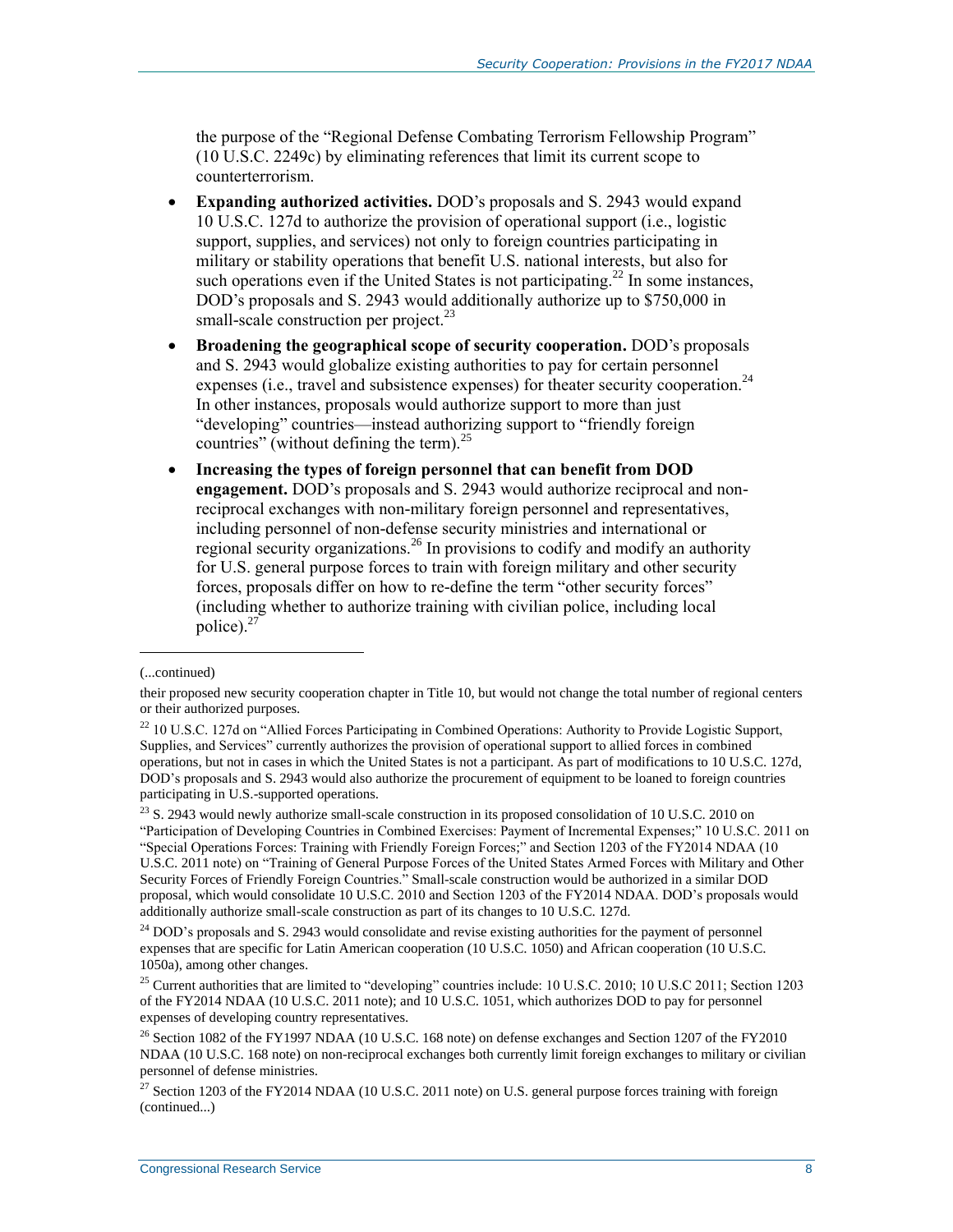**Changing funding limits and related provisions.** DOD's proposals and S. 2943 include provisions to change existing funding caps, conditions on the availability of funds across fiscal years, and congressional notification requirements upon which funding is predicated. Such changes would affect authorities on operational support to foreign countries and the payment of incremental expenses associated with U.S. general purpose forces training with foreign forces.<sup>28</sup> With its proposed establishment of a Security Cooperation Enhancement Fund (SCEF), [S. 2943](http://www.congress.gov/cgi-lis/bdquery/z?d114:S.2943:) would additionally change the way funding for security cooperation would be administered.

### **Changes to the State Department's Role**

The State Department's role in overseeing DOD's security cooperation engagements varies among existing Title 10 authorities. Beyond S. 2943's proposed changes to DOD's "global train and equip" authority, discussed above, several other proposals could change the Secretary of State's ability to play a decision-making role in DOD's use of certain security cooperation authorities.

With respect to authorities pertaining to the international exchange of defense personnel and the payment of certain foreign personnel expenses for theater security cooperation, DOD's proposals and [S. 2943](http://www.congress.gov/cgi-lis/bdquery/z?d114:S.2943:) would newly authorize the Secretary of Defense to include non-defense foreign personnel.<sup>29</sup> As part of such proposals, DOD proposes adding Secretary of State concurrence when the authorities apply to non-defense foreign personnel. S. 2943, on the other hand, would not.

In another instance, [S. 2943](http://www.congress.gov/cgi-lis/bdquery/z?d114:S.2943:) proposes to consolidate and modify three existing authorities that would, in combination, authorize U.S. special operations forces and general purpose forces to train and conduct military exercises with foreign forces.<sup>30</sup> One of these authorities currently requires Secretary of State concurrence, the second requires Secretary of State consultation, while the third does not specify a State Department role. In consolidating the three authorities, S. 2943 would, among other changes, remove specific references to a State Department role.<sup>31</sup> A related

<sup>(...</sup>continued)

forces, defines the term "other security forces" to mean "national security forces that conduct border and maritime security, but does not include civilian police." DOD's proposal, among other changes, would redefine this term to include national security forces that conduct counterterrorism operations and would clarify that the term does not include *local* civilian police. S. 2943 in contrast would omit a definition for the term "other security forces," leaving open the possibility that the term may be interpreted to include support to foreign law enforcement forces, among others.

<sup>&</sup>lt;sup>28</sup> 10 U.S.C. 127d is currently capped at \$100 million. As part of DOD's proposals, the Department prepared sectionby-section analyses for Congress. In DOD's analysis of its proposed increase in funding for operational support, DOD explained that it arrived at \$550 million by adding the \$100 million currently authorized under 10 U.S.C. 127d and the \$450 million authorized for logistical support to Iraq and Afghanistan (§1234 of the FY2008 NDAA, as amended). S.Rept. 114-255, accompanying S. 2943, additionally noted that Section 1256 of the bill would consolidate authorities in Section 1234 of the FY2008 NDAA, as amended, with 10 U.S.C. 127d. Both DOD's proposals and S. 2943 would omit a current cap on incremental expenses payable (not to exceed \$10 million) under Section 1203 of the FY2014 NDAA (10 U.S.C. 2011 note) on U.S. general purpose forces training with foreign forces.

<sup>&</sup>lt;sup>29</sup> On defense exchanges, see Section 1082 of the FY1997 NDAA (10 U.S.C. 168 note) and Section 1207 of the FY2010 NDAA (10 U.S.C. 168 note). On theater security cooperation, see 10 U.S.C. 1050, 1050a, 1051, and 1051a.

 $30$  The three affected authorities are 10 U.S.C. 2010 (Secretary of State consultation required), 10 U.S.C. 2011 (no State Department role specified), and Section 1203 of the FY2014 NDAA (10 U.S.C. 2011 note; Secretary of State concurrence required prior to a training event in or with a foreign country).

 $31$  S. 2943 may offer two interpretations regarding whether Secretary of State concurrence would be required when (continued...)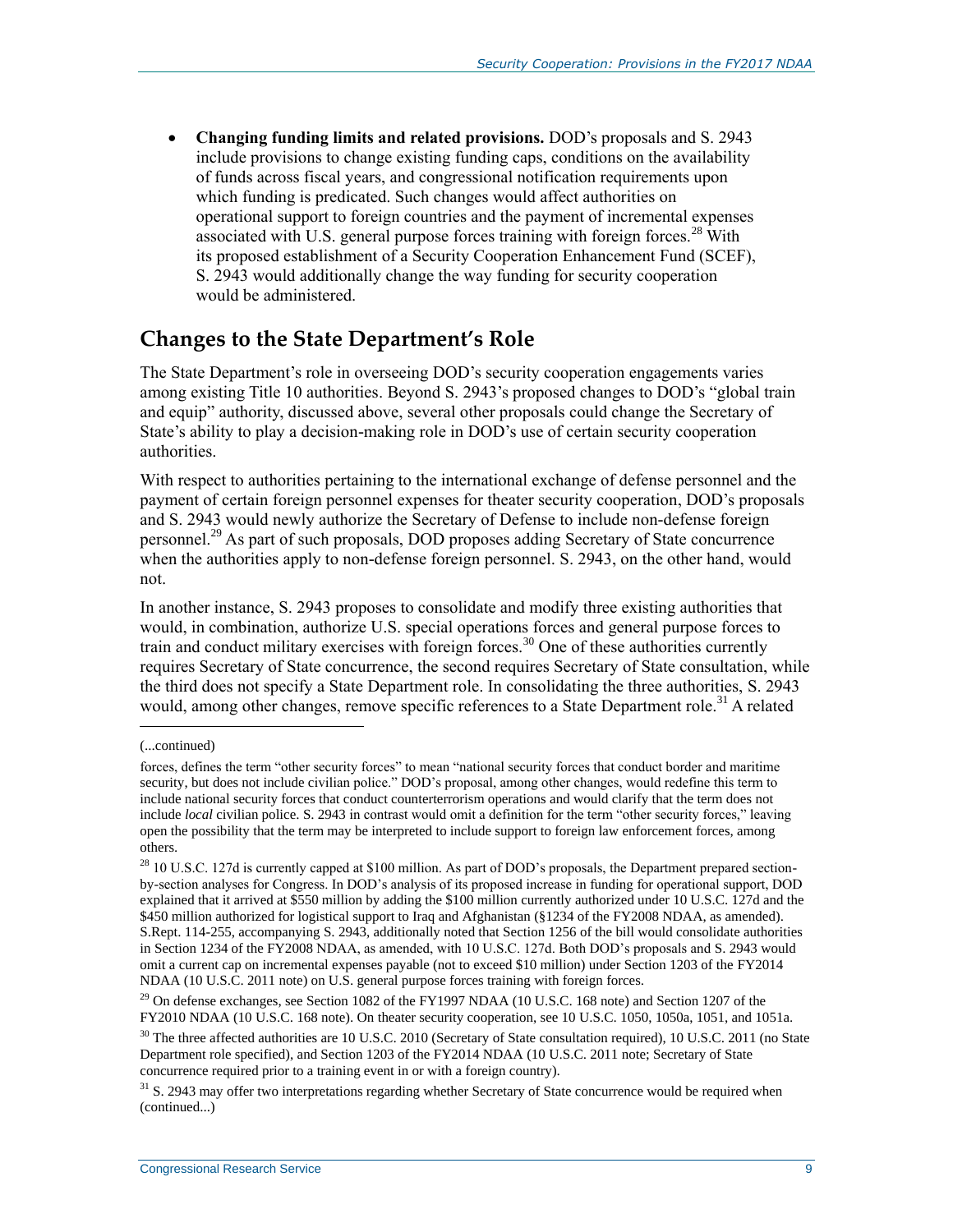DOD proposal to consolidate two of these provisions, would, in contrast, establish Secretary of State concurrence.

In one instance, [S. 2943](http://www.congress.gov/cgi-lis/bdquery/z?d114:S.2943:) would add a provision for Secretary of State concurrence, where none currently exists, while DOD's proposals and H.R. 4909 would not.<sup>32</sup>

Where proposed changes to DOD's security cooperation authorities would reduce requirements for State Department oversight, they have fueled broader debates over the DOD-State Department relationship and their respective roles in the development and execution of security cooperation programs.<sup>33</sup> Reacting to [S. 2943](http://www.congress.gov/cgi-lis/bdquery/z?d114:S.2943:) in a *Statement of Administration Policy*, the Obama Administration generally expressed a desire to strengthen the State Department's role.<sup>34</sup>

Similar sentiments have also been expressed by some Members of Congress. For example, before S. 2943 passed the Senate, Senate Foreign Relations Committee (SFRC) Chair Senator Bob Corker and Ranking Member Ben Cardin sought (but ultimately failed) to amend the bill by, among other changes, reinserting Secretary of State concurrence requirements [\(S.Amdt. 4420\)](http://www.congress.gov/cgi-lis/bdquery/z?d114:S.Amdt.4420:). Meanwhile, S. 3117, on FY2017 appropriations for the Department of State, Foreign Operations, and Related Programs, reiterates a Title 22 provision that identifies the Secretary of State as "responsible for the continuous supervision and general direction of... military assistance," including military education and training programs.<sup>35</sup> The committee report accompanying S. [3117](http://www.congress.gov/cgi-lis/bdquery/z?d114:S.3117:) (S.Rept. 114-290) elaborates on its concerns over the lack of State Department oversight of DOD programs:

[T]he failure... to adequately integrate and coordinate foreign and military policies to ensure more effective cooperation among and between U.S. Government departments and agencies, and the complex and dynamic nature of today's security threats, have created parallel and competing foreign assistance programs, particularly at the Department of Defense. Unless conducted in a whole-of-government manner under the direction of the President and the Secretary of State... assistance programs conducted by the Department of Defense without the concurrence of the Secretary of State—from program development through program execution—erodes the coherent, coordinated, and effective implementation of U.S. foreign policy.

<sup>(...</sup>continued)

general purpose forces train with foreign forces. S. 2943's re-conceptualized "global train and equip authority," which requires Secretary of State concurrence, identifies Section 1203 of the FY2014 NDAA (10 U.S.C. 2011 note) as among the provisions to be conformingly repealed.

 $32$  10 U.S.C. 9415 on the "Inter-American Air Forces Academy" authorizes the U.S. Air Force to operate an education and training facility but does not currently require Secretary of State concurrence. In a move that would make authorities for the Inter-American Air Forces Academy consistent with those pertaining to a similar provision (§1268 of the FY2015 NDAA; 10 U.S.C. 9411 note) on the "Inter-European Air Force Academy," S. 2943 would additionally require Secretary of State concurrence for 10 U.S.C. 9415, as transferred into the proposed new security cooperation chapter of Title 10 of the U.S. Code.

<sup>&</sup>lt;sup>33</sup> Such broader debates also address the viability of other models of DOD-State Department collaboration on security sector assistance, including the Global Security Contingency Fund (GSCF), which was established as a pilot project by Section 1207 of the FY2012 NDAA (22 U.S.C. 2151 note). GSCF is jointly funded and its security assistance programs require joint formulation. Its future, however, is tenuous as the authority expires on September 30, 2017, and, despite Administration requests to extend it through September 30, 2021, neither H.R. 4909 nor S. 2943 include such provisions in the FY2017 NDAA.

<sup>34</sup> Executive Office of the President, Office of Management and Budget, *Statement of Administration Policy*, S. 2943 – National Defense Authorization Act for Fiscal Year 2017, June 7, 2016.

<sup>&</sup>lt;sup>35</sup> See Section  $622(c)$  of the FAA (22 U.S.C. 2382(c)).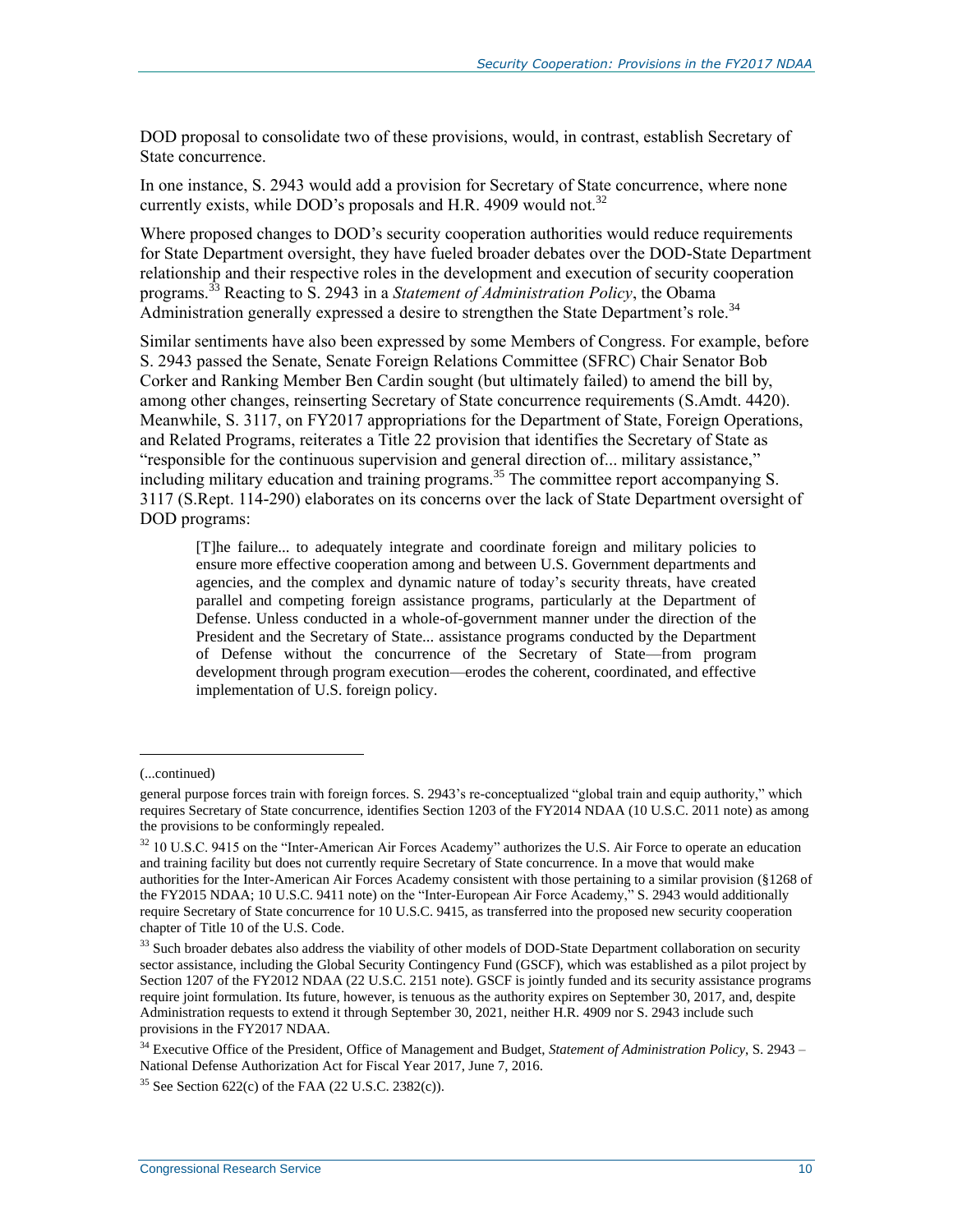Beyond the strict question of State Department concurrence, [S. 2943](http://www.congress.gov/cgi-lis/bdquery/z?d114:S.2943:) raises broader questions about the more intangible balance of powers between the departments in determining the scope and conditions of U.S. military engagement with foreign countries, as well as evaluating the impact of such engagements on U.S. foreign policy. In parts of the world where the State Department has historically devoted relatively little "traditional" Title 22 security assistance, such as sub-Saharan Africa, DOD's growing presence is particularly felt—not only in the form of increased DOD funding and activities with partner nations, but also in the form of greater DOD weight in interagency policymaking processes.<sup>36</sup> Such trends may also shift congressional oversight powers and responsibilities away from committees on foreign policy and foreign aid, and toward the defense committees.

### **Creation of a Security Cooperation Enhancement Fund (SCEF)**

S. 2943 would establish a SCEF as the primary funding mechanism for DOD security cooperation programs and activities. The SCEF would be codified within the proposed new security cooperation chapter and obligated amounts in the SCEF would remain in the SCEF until expended. Up to 4% of amounts available in the SCEF per fiscal year would be additionally authorized to carry out

- the execution and administration of DOD security cooperation programs and activities;
- annual assessments, monitoring, and evaluations of DOD security cooperation programs and activities; and
- incremental expenses associated with the Senate-proposed security cooperation workforce development program within DOD.

Funds in the SCEF would be derived from existing accounts and sources of funding for programs and activities executed in accordance with any authorities transferred into the new security cooperation chapter in Title 10 of the U.S. Code (see **[Table 1](#page-15-0)**). [S. 2943](http://www.congress.gov/cgi-lis/bdquery/z?d114:S.2943:) would authorize transfers out of and back to the SCEF from other DOD O&M accounts. In addition, it would authorize the Secretary of Defense to accept and retain contributions to the SCEF from outside entities and would require quarterly reports to congressional defense committees regarding SCEF obligations and expenditures.

Beginning in FY2018, all unobligated balances from the Afghanistan Security Forces Fund, the Iraq Train and Equip Fund, and the South China Sea Initiative (renamed elsewhere in S. 2943 as the Southeast Asia Maritime Security Initiative), along with other named accounts or funds for DOD security cooperation programs or activities, would be transferred into the SCEF. Beginning in FY2019, all security cooperation programs and activities authorized in the new security cooperation chapter in Title 10 of the U.S. Code would be executed through the SCEF.

<sup>36</sup> For further discussion see CRS Report R44563, *Terrorism and Violent Extremism in Africa*; and CRS prepared statement by Lauren Ploch Blanchard, Specialist in African Affairs, on "U.S. Security Assistance in Africa," for a Senate Foreign Relations Subcommittee on Africa and Global Health hearing, June 4, 2015.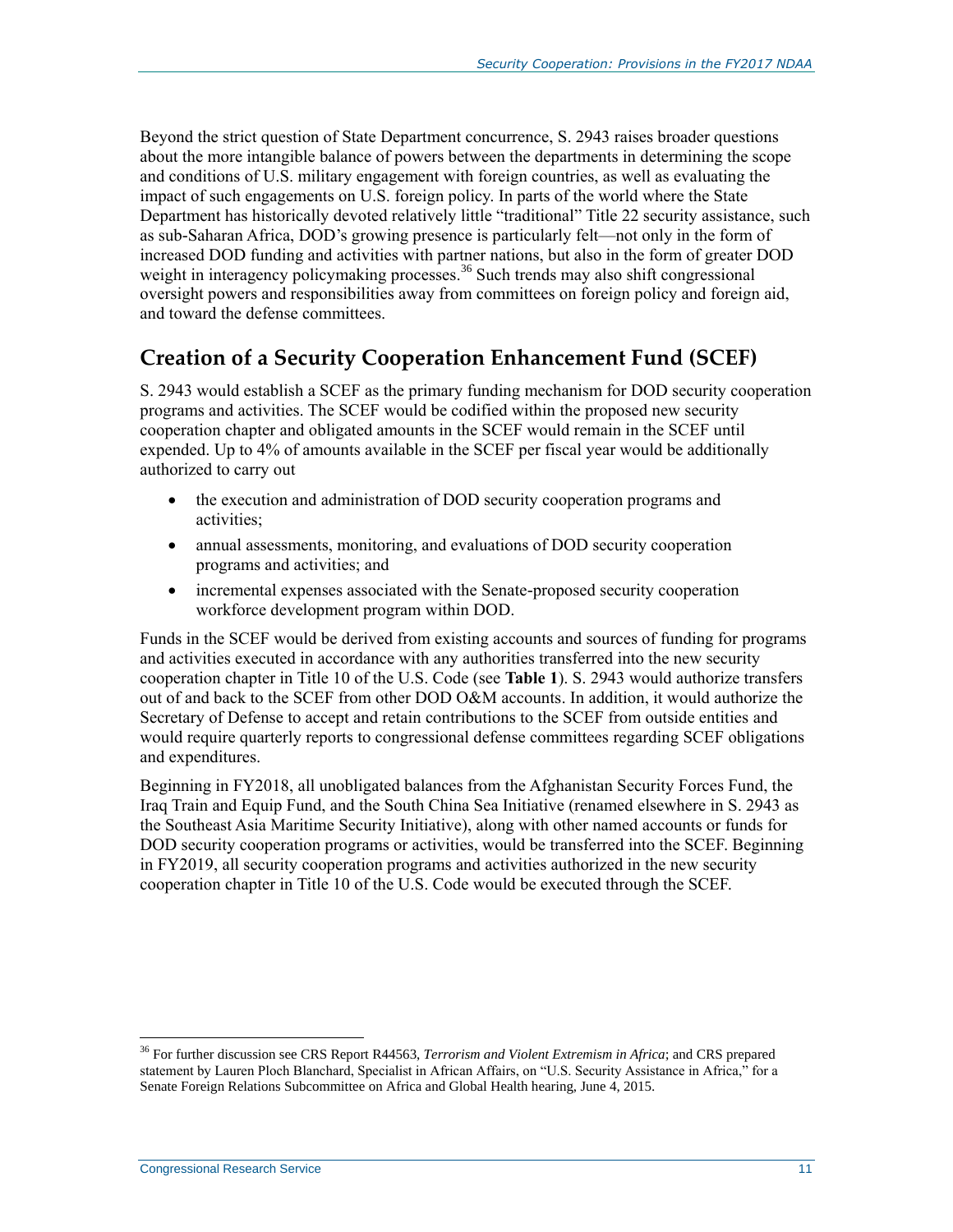<span id="page-15-0"></span>

| Table 1. S. 2943: Proposed Allocations to the Security Cooperation Enhancement |
|--------------------------------------------------------------------------------|
| Fund (SCEF)                                                                    |

| <b>Account or Fund</b>                                                   | <b>FY2017 Authorization</b> |
|--------------------------------------------------------------------------|-----------------------------|
| <b>Base Budget Subtotal</b>                                              | 673,100                     |
| Transfer from Drug Interdiction and Counter-Drug Activities<br>$\bullet$ | [258,300]                   |
| Transfer of Combatting Terrorism Fellowship Program<br>٠                 | [26, 800]                   |
| Transfer of Defense Institute of International Legal Studies<br>٠        | [2,600]                     |
| Transfer of Defense Institution Reform Initiative                        | [25,600]                    |
| Transfer of Global Train and Equip Program<br>٠                          | [270, 200]                  |
| Transfer of Ministry of Defense Advisors<br>٠                            | [9,200]                     |
| <b>Transfer of Regional Centers</b><br>٠                                 | [58,600]                    |
| Transfer of Wales Initiative Fund/Partnership for Peace<br>٠             | [21,800]                    |
| <b>Overseas Contingency Operations Subtotal</b>                          | 1,470,000                   |
| Transfer from Coalition Support Fund<br>$\bullet$                        | [820,000]                   |
| Transfer from Counterterrorism Partnership Fund                          | [650,000]                   |
| <b>TOTAL AUTHORIZED FOR THE SCEF</b>                                     | 2,143,100                   |

in US \$ thousands

**Source:** CRS summary of Sections 4501 and 4502 of S. 2943, as passed by the Senate.

Describing the SCEF, [S.Rept. 114-255,](http://www.congress.gov/cgi-lis/cpquery/R?cp114:FLD010:@1(sr255):) accompanying S. 2943, explained:

Like many observers, the committee has found it increasing [sic] difficult to oversee, monitor, and evaluate the array of military service and defense-wide funding sources for the Department's security cooperation programs and activities. The committee believes that, without any changes to this arrangement, the long-term prospects of the Department's security cooperation programs and activities, particularly its ''train and equip'' activities, are not sustainable. The committee believes that consolidating funding for the Department's security cooperation programs and activities will increase public transparency, flexibility, and congressional oversight.

Further, and of particular importance, the committee also believes that a central fund will allow the Department's senior civilian and military leaders to make strategic choices with respect to the allocation of security cooperation resources against strategic priorities. For too long, the Department's activities in this area have been too diffuse and have lacked strategic coordination—both regionally and functionally. The committee notes that there are currently few nations in which the Department does not actively conduct security cooperation; some estimates have suggested that the Department is engaged in over 180 countries globally. The committee expects the Department to leverage a newly established central fund to prioritize engagements according to strategic imperatives and clearly identified objectives.

### **Changes to DOD's Security Cooperation Management**

[S. 2943](http://www.congress.gov/cgi-lis/bdquery/z?d114:S.2943:) also proposes several innovations to fund DOD security cooperation and improve the execution and administration of such programs and activities—particularly newly requiring the following: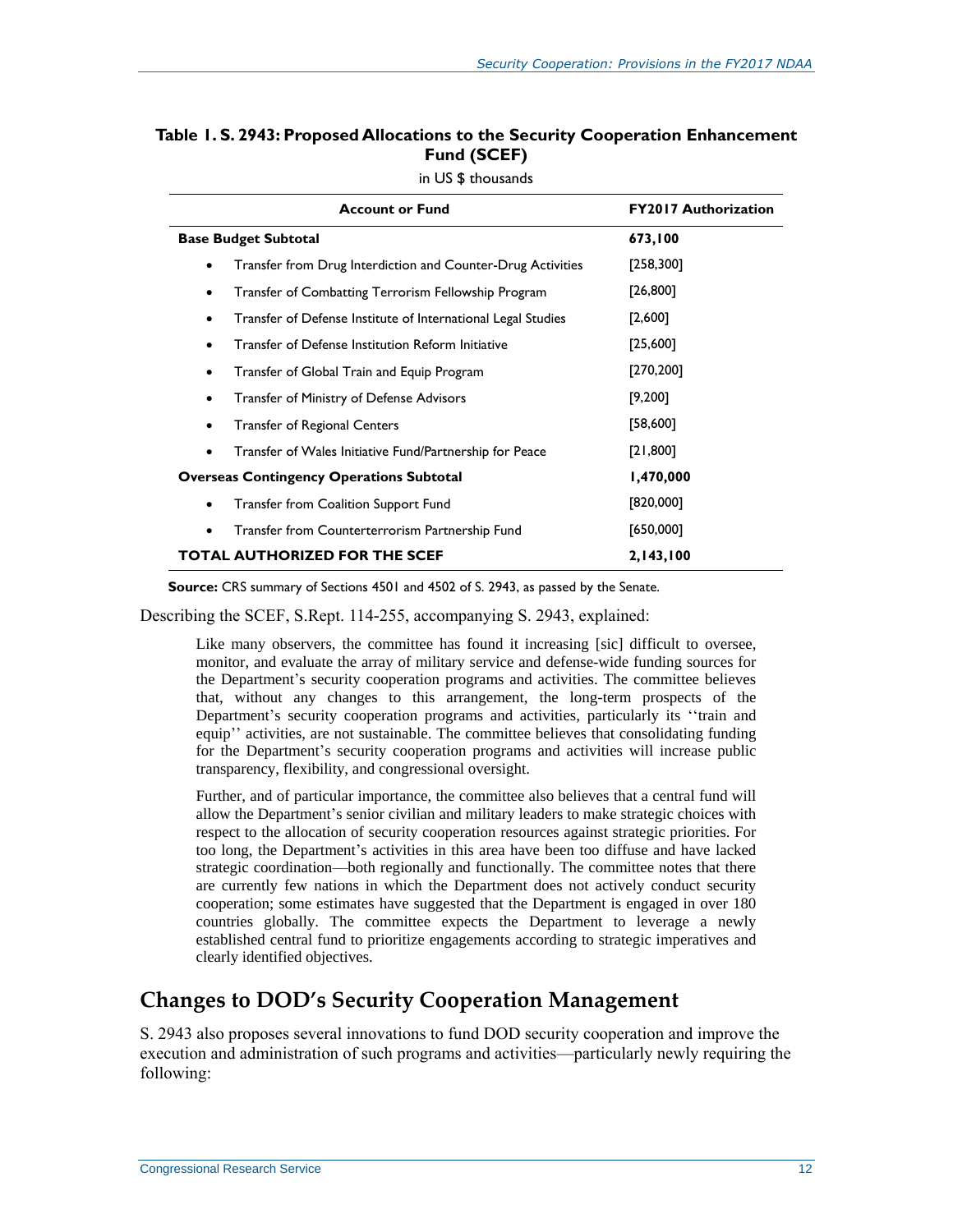- Assignment of responsibility for the oversight of security cooperation strategic policy and guidance to a single official and office within DOD's Office of the Secretary of Defense and to the DSCA Director for the execution and administration of all DOD security cooperation programs and activities involving the provision of training, equipping, and other defense services  $(\S1252(m))$ .
- Issuance of joint DOD and State Department regulations for the coordination of security cooperation and security assistance programs and activities (§1264).
- Submission by DOD to Congress of a consolidated annual budget for security cooperation programs and activities (§1262).
- Establishment of a program for DOD security cooperation workforce development (§1263).
- Maintenance of a program for assessment, monitoring, and evaluation  $(A, M \& )$ E) in support of its security cooperation programs and activities (§1252(m)).
- Consolidation of funding in a Security Cooperation Enhancement Fund (SCEF) to be used for the DOD security cooperation programs and activities (§1260).

#### **Security Cooperation Workforce Development**

A key provision within S. 2943 is the proposed creation of a dedicated work force development program, composed of civilian and uniformed personnel, that is specifically focused on the development, planning, execution, and evaluation of DOD's security cooperation activities with allied and partner countries. While DSCA has implementation and execution responsibility for a number of security cooperation programs, its focus has been on "traditional" security assistance programs (e.g., Foreign Military Sales (FMS) and Foreign Military Financing (FMF)) on behalf of the State Department. In order to cover administrative and other costs required to execute these programs, in addition to Title 10 programs for building partner capacity, DSCA applies an administrative surcharge per transaction. The vast majority of the security assistance workforce, including DSCA core staff, is funded by these overhead funds to manage arms sales processes.

The growth of DOD's range of security cooperation activities—and the evolution in DOD thinking about building foreign partner capability—has led some observers to conclude that a new, dedicated security cooperation workforce is necessary. Such a workforce could arguably enable the U.S. government to design and execute locally appropriate security cooperation programs that are tailored to a broad range of partner requirements. According to such views, arm sales are often desirable, but insufficient to build sustainable foreign security forces capacity, which may variously require defense institution capacity building support, including the development of new or reformed defense strategies, or a modern human resources system. The professionalization and adaptation of a DOD security cooperation workforce that can support such programs and activities, which are outside DSCA's areas of core security assistance competence, may enable DOD—and the U.S. government more broadly—to advance its strategic goals with foreign partner countries. Given restrictions associated with the 2011 Budget Control Act, as well as subsequent DOD headquarters staff reductions, [S. 2943](http://www.congress.gov/cgi-lis/bdquery/z?d114:S.2943:) proposes to allow upward of 4% of appropriations to the proposed SCEF (discussed below) to pay for the new work force.

Although many of the Senate proposals stem from a desire to modernize and streamline DOD's security cooperation enterprise, some practitioners and observers have raised questions over the feasibility of implementing the Senate's provisions within required timeframes and in the context of broader resource constraints affecting the Pentagon. <sup>37</sup> In particular, despite broad recognition that several of the Senate-proposed provisions could improve the execution and administration of security cooperation programs and activities, some indicate that the next Administration may require longer timeframes for (1) DOD and the State Department to develop regulations for the coordination of security cooperation and security assistance programs and activities, (2) DSCA to administer the changes envisioned by the security cooperation proposals, and (3) DOD to

 $37$  CRS interviews with DOD, the State Department, and non-governmental experts, conducted over multiple meetings between June 2016 and September 2016.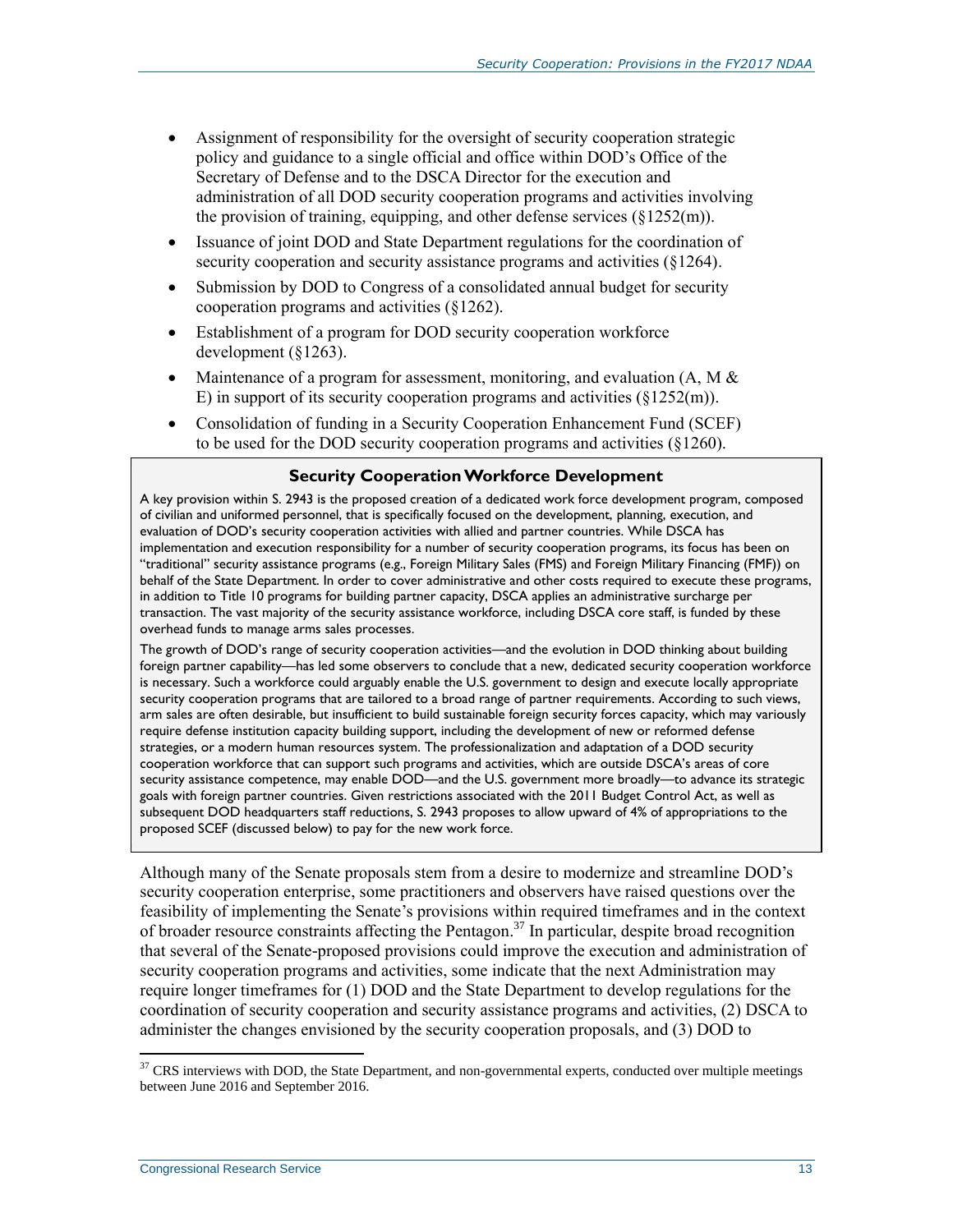establish and use a central funding mechanism for building foreign security forces capacity through the SCEF.

## **Preliminary Reactions**

Some of the proposed security cooperation provisions in the FY2017 NDAA—including the Senate's proposed security cooperation workforce development program and its measures for improved budget transparency and program accountability—have broad appeal among analysts, policymakers, and practitioners. Others have emerged as flashpoints in a broader debate over DOD's role in security cooperation. This debate, which has been the focus of several hearings in the  $114<sup>th</sup>$  Congress, pits those who believe that enhancing DOD's toolkit for security cooperation engagement and management is necessary for accomplishing U.S. strategic objectives, against those who caution against the "militarization" of U.S. foreign policy.<sup>38</sup> This perceived militarization entails perceived shifts in the balance of DOD and State Department funding, resources, and relative bureaucratic and policy influence.<sup>39</sup>

In its June 7, 2016 *Statement of Administration Policy* on S. 2943, the Obama Administration welcomed some of the Senate's proposals. In particular, the Administration approved of the Senate's incorporation of its own proposals. The Administration, however, cautioned against the risk of unintended harm to security cooperation and force readiness efforts, as well as the risk of undermining the State Department's lead role in foreign policy and security sector assistance. Where mechanisms already exist or were proposed in DOD's FY2017 package of security cooperation authority revisions, the Administration expressed a desire to maintain State Department oversight mechanisms, including Secretary of State concurrence and joint formulation of programs with DOD.<sup>40</sup>

Some Members and outside observers have publicly expressed similar sentiments, including questions about whether the proposed changes could negatively affect U.S. diplomacy and foreign policy, including with respect to U.S. promotion of human rights.<sup>41</sup>

 Representative Adam Smith, ranking member on the House Armed Services Committee (HASC), stated in an interview that the U.S. military's involvement in broad security development and stabilization activities is concerning because it is "not their area of expertise."<sup>42</sup>

 $\overline{a}$ <sup>38</sup> See for example House Armed Services Committee (HASC), *Examining DOD Security Cooperation: When it Works and When it Doesn't*, hearing, October 21, 2015; and SASC, Subcommittee on Emerging Threats and Capabilities, *Department of Defense Security Cooperation and Assistance Authorities and Programs*, hearing, March 9, 2016.

<sup>&</sup>lt;sup>39</sup> News articles report several examples where State Department views regarding human rights and other foreign policy concerns have been sidelined in order for DOD to engage or support activities. Other observers have described a lack of DOD-State Department policy coordination and reportedly wasteful and redundant programming. See Missy Ryan, "State Department and Pentagon Tussle Over Control of Foreign Military Aid*, Washington Post*, July 10, 2016; and Bryan Bender, "Pentagon Muscles out State Dept. on Foreign Aid," *Politico*, March 23, 2016.

<sup>40</sup> Apart from the *Statement of Administration Policy*, the State Department has not independently made public statements on the FY2017 NDAA security cooperation provisions. A news article, however, reported that Secretary of State John Kerry and Deputy Secretary of State Tony Blinken discussed their concerns over the FY2017 NDAA with Members of the Senate Foreign Relations Committee. See Bryan Bender, "Pentagon Muscles out State Dept. on Foreign Aid," *Politico*, March 23, 2016.

<sup>&</sup>lt;sup>41</sup> Outside observers include those cited in Ryan (2016) and Rachel Stohl, "The Pitfalls of the Pentagon Taking the Lead on U.S. Security Assistance," *World Politics Review*, September 20, 2016.

<sup>42</sup> Rachel Oswald, "Senate's NDAA Language Sparks State, Pentagon Turf Battle," *CQ Roll Call*, July 14, 2016.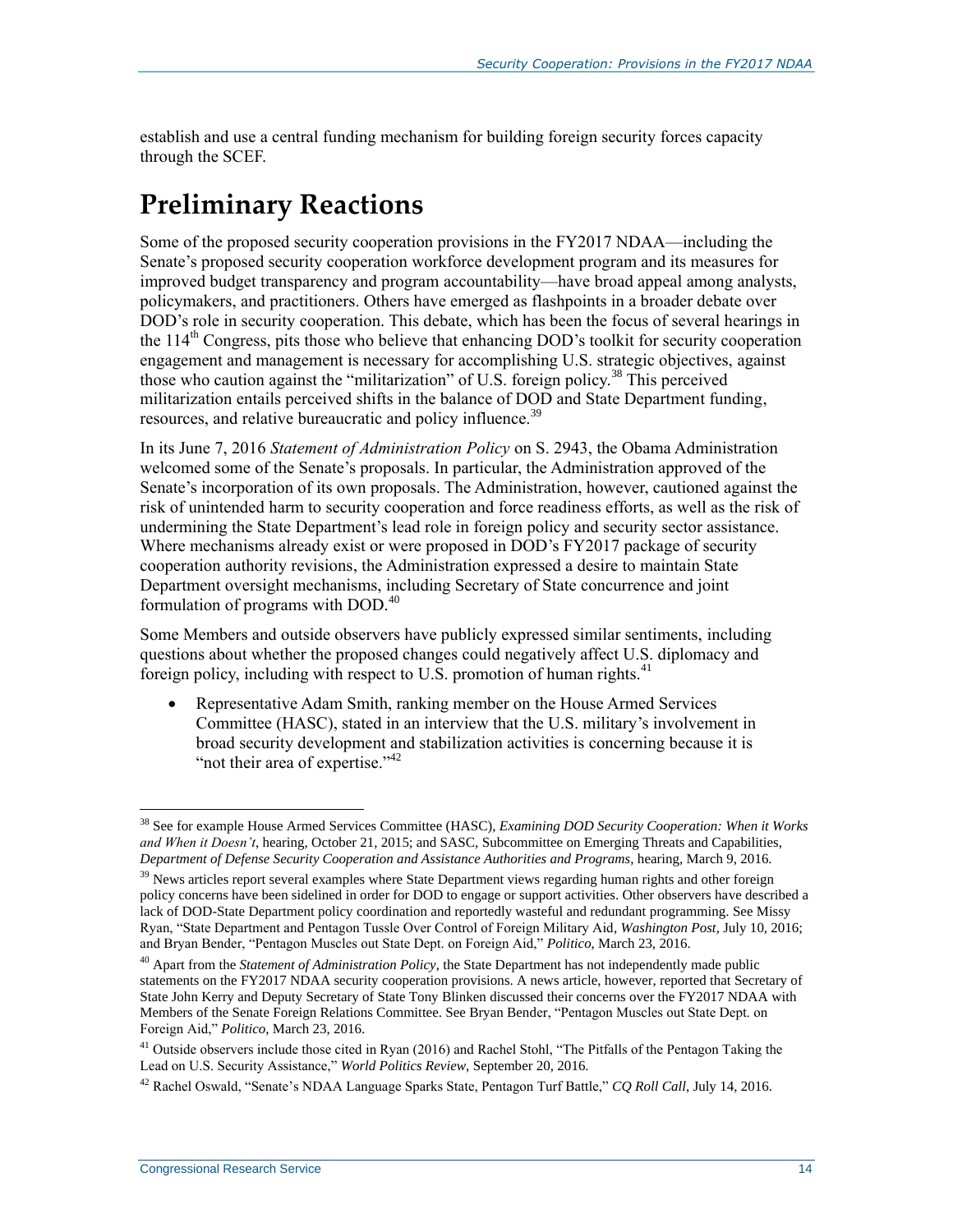- House Foreign Affairs Committee (HFAC) Chair Representative Ed Royce, who is a conferee on the FY2017 NDAA, stated to the media that he would resist any changes that would weaken the State Department's involvement in international security programs and that he would advocate for the House's approach, as passed in [H.R. 4909,](http://www.congress.gov/cgi-lis/bdquery/z?d114:H.R.4909:) as opposed to the proposals in S. 2943.<sup>43</sup>
- A news report described a closed SFRC hearing in June 2016 in which Member concerns were reportedly expressed that some existing DOD security cooperation programs and activities hamper broader foreign policy goals in the absence of sufficient State Department oversight.<sup>44</sup> SFRC Chair Senator Corker reportedly raised similar concerns with SASC Chair Senator John McCain.<sup>45</sup>
- In July 2016, Senators Patrick Leahy, Richard Durbin, ranking members of the State-Foreign Operations and Defense appropriations subcommittees, respectively, joined with Senators Corker and Cardin, chair and ranking member of SFRC, respectively, to write a letter to HASC and SASC regarding the security cooperation and assistance changes proposed in [S. 2943.](http://www.congress.gov/cgi-lis/bdquery/z?d114:S.2943:) The Senators reportedly opposed provisions that would not strengthen statutory requirements for State Department coordination, consistent with its lead role in security assistance policy.<sup>46</sup>

In an effort to modify certain aspects of S. 2943's security cooperation provisions, Senators Corker and Cardin submitted an amendment [\(S.Amdt. 4420\)](http://www.congress.gov/cgi-lis/bdquery/z?d114:S.Amdt.4420:) to the bill. Although the amendment was ultimately tabled and no further action was taken prior to S. 2943's passage, it signaled several foreign policy concerns in the legislation. $47$ 

Proponents of security cooperation proposals in the FY2017 NDAA argue that changes are necessary to provide for flexible and robust DOD-led security cooperation authorities that will better serve U.S. strategic and military objectives than the current policy architecture.<sup>48</sup> DOD's

 $\overline{a}$  $43$  Ibid.

<sup>44</sup> Joe Gould and Aaron Mehta, "Standoff Brews Over the Future of U.S. Security Assistance," *Defense News*, July 13, 2016.

<sup>&</sup>lt;sup>45</sup> Senator Corker has also reportedly expressed concern over potential consequences of establishing process in which foreign countries that had been denied a certain type of security assistance by the State Department could seek out, in a process known as "forum shopping," U.S. military support directly from DOD. See Gould and Mehta (2016). In March 2016, a news article paraphrased Senator Corker's views as follows: both DOD and the State Department have roles in the delivery of security assistance, but the process for formulating and administering such assistance should reflect that such activity involves "fundamentally foreign policy decisions about advancing U.S. interests," and decisions associated with DOD security cooperation authorities "still must flow through the same process as cases initiated through the State Department and with the State Department's approval prior to congressional review." See Bender (2016).

<sup>46</sup> The letter was referred to in Rachel Oswald, "State's Culture Hampers Push for Security Aid, Experts Say," *CQ Roll Call*, October 24, 2016.

 $^{47}$  Among other provisions, S.Amdt. 4420 sought to establish an expiration (September 30, 2020) for S. 2943's reconceptualized "global train and equip" authority; require joint DOD and State Department formulation for programs and activities authorized under the proposed new Section 333; and require Secretary of State concurrence several other authorities that would be incorporated into the new security cooperation chapter of Title 10, including in all cases involving DOD engagements with foreign non-military personnel. S.Amdt. 4420 also sought to define the term "friendly foreign country" and require the President to identify such countries annually. The amendment also sought to insert the Senate Foreign Relations Committee (SFRC) and the House Foreign Affairs Committee (HFAC) as recipients of security cooperation-related congressional notifications and reporting requirements that are limited by S. 2943 to the congressional defense committees.

<sup>&</sup>lt;sup>48</sup> Ryan (2016). See also Melissa Dalton, "Reforming Security Cooperation for the 21<sup>st</sup> Century: What the FY17 NDAA Draft Bill Gets Right, and the Challenges Ahead," *Commentary*, Center for Strategic and International Studies, (continued...)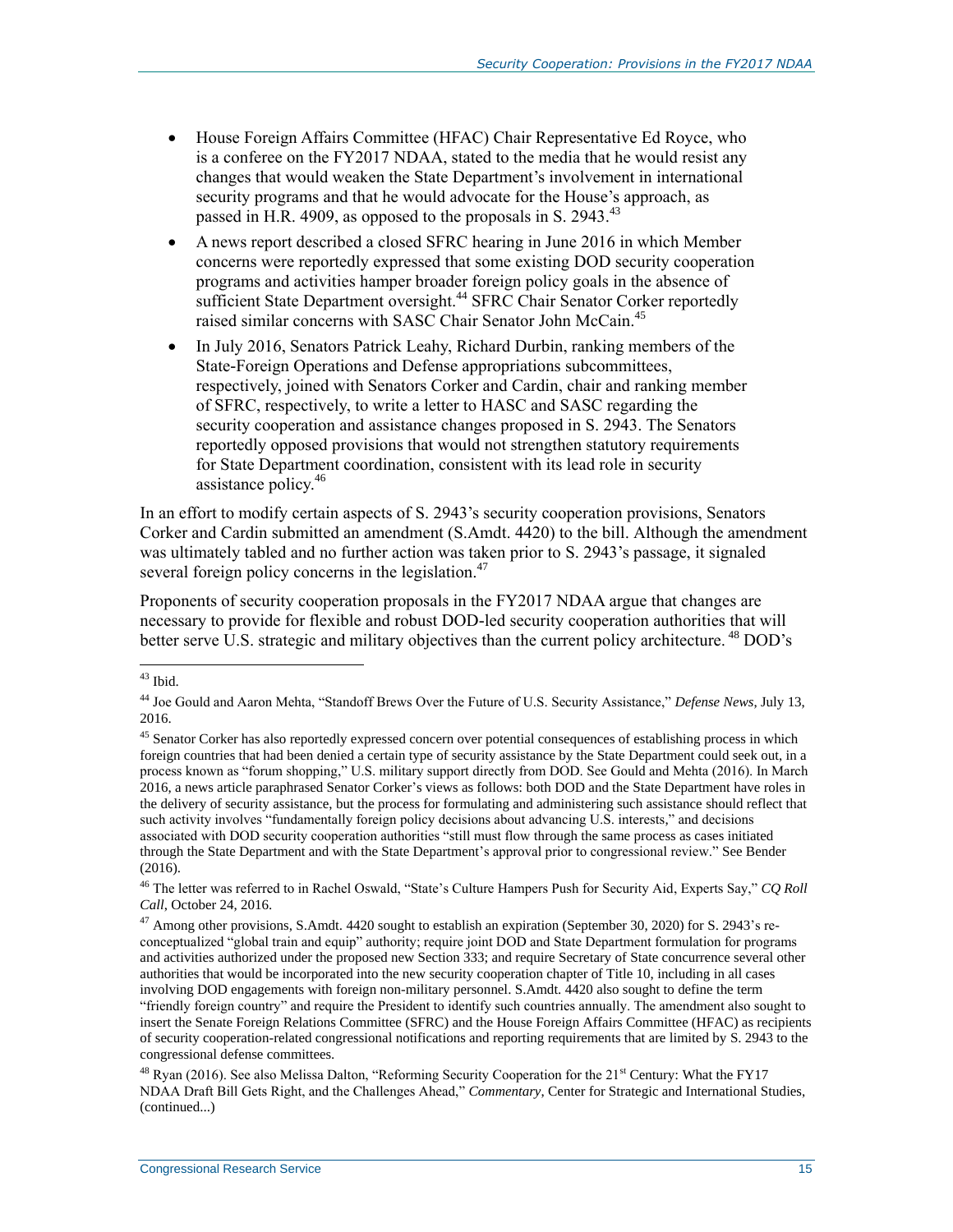Deputy Assistant Secretary of Defense for Security Cooperation, for example, has argued that defense security cooperation should be viewed as a core element of military strategy, as it contributes specifically (1) to mitigating U.S. security risks by enabling partners to operate in coalition with the U.S. military or independently against shared objectives, (2) to deterring adversaries, and (3) to setting theater conditions that enable successful U.S. military operations.<sup>49</sup>

SASC has insisted, meanwhile, that its security cooperation provisions in [S. 2943](http://www.congress.gov/cgi-lis/bdquery/z?d114:S.2943:) are intended to improve DOD and State Department integration on security cooperation efforts.<sup>50</sup> According to SASC, S. 2943 could also address other critiques of DOD's current security cooperation programs and activities, through its provisions to professionalize the security cooperation workforce and provide more tools for DOD to manage its security cooperation programs, including multi-year funding and authority to sustain capacity-building efforts.

## **Outlook**

On July 8, 2016, the FY2017 NDAA went to conference amid pressure from various stakeholders to reconcile disparate viewpoints on security cooperation reform. While the conference report is not yet released, it is expected to be brought before the House and Senate during the lame duck session.

The implementation of changes to DOD's security cooperation authorities may be affected by near-term appropriations decisions. Security cooperation programs and activities are currently funded through December 9, 2016, under the Continuing Appropriations Act, 2017 [\(P.L. 114-](http://www.congress.gov/cgi-lis/bdquery/R?d114:FLD002:@1(114+223)) [223\)](http://www.congress.gov/cgi-lis/bdquery/R?d114:FLD002:@1(114+223)). The House version of the FY2017 DOD appropriations (H.R. 5293), which passed the House on June 16, 2016, does not include reference to funding for [S. 2943'](http://www.congress.gov/cgi-lis/bdquery/z?d114:S.2943:)s SCEF or any additional changes to DOD's security cooperation authorities, programs or activities. The Senate version (S. 3000), which was reported out of committee on May 26, 2016, also does not include funding for the SCEF. It does, however, provide for a maximum of \$850 million in O&M, Defense-wide funds to remain available until September 30, 2018 and "be available to provide support and assistance to foreign security forces or other groups or individuals to conduct, support or facilitate counterterrorism, crisis response, or Security Enhancement Activities in accordance with the National Defense Authorization Act for Fiscal Year 2017."

Beyond the FY2017 NDAA, broader efforts to review U.S. security sector assistance and explore models of interagency collaboration and alternative budgeting mechanisms, including transfer authorities between DOD and the State Department, are likely to persist.<sup>51</sup> Many anticipate that security cooperation policy questions will continue to challenge policymakers in the next Administration and the  $115<sup>th</sup>$  Congress. Key policy questions include the following:

<sup>(...</sup>continued)

June 9, 2016.

<sup>49</sup> Tommy Ross, "Leveraging Security Cooperation as Military Strategy," *Washington Quarterly*, Fall 2016, pp. 91- 103.

<sup>50</sup> Gould and Mehta (2016).

<sup>51</sup> See for example, Gordon Adams, *A New Way Forward: Rebalancing Security Assistance Programs and Authorities*, Stimson Center, April 20, 2011; Dafna Rand and Stephen Tankel, *Security Cooperation and Assistance: Rethinking the Return on Investment*, Center for a New American Security, August 5, 2015; Adams and Richard Sokolsky, "Governance and Security Sector Assistance: The Missing Link-Part I and Part II," *Lawfare Blog*, July 12 and 19, 2015.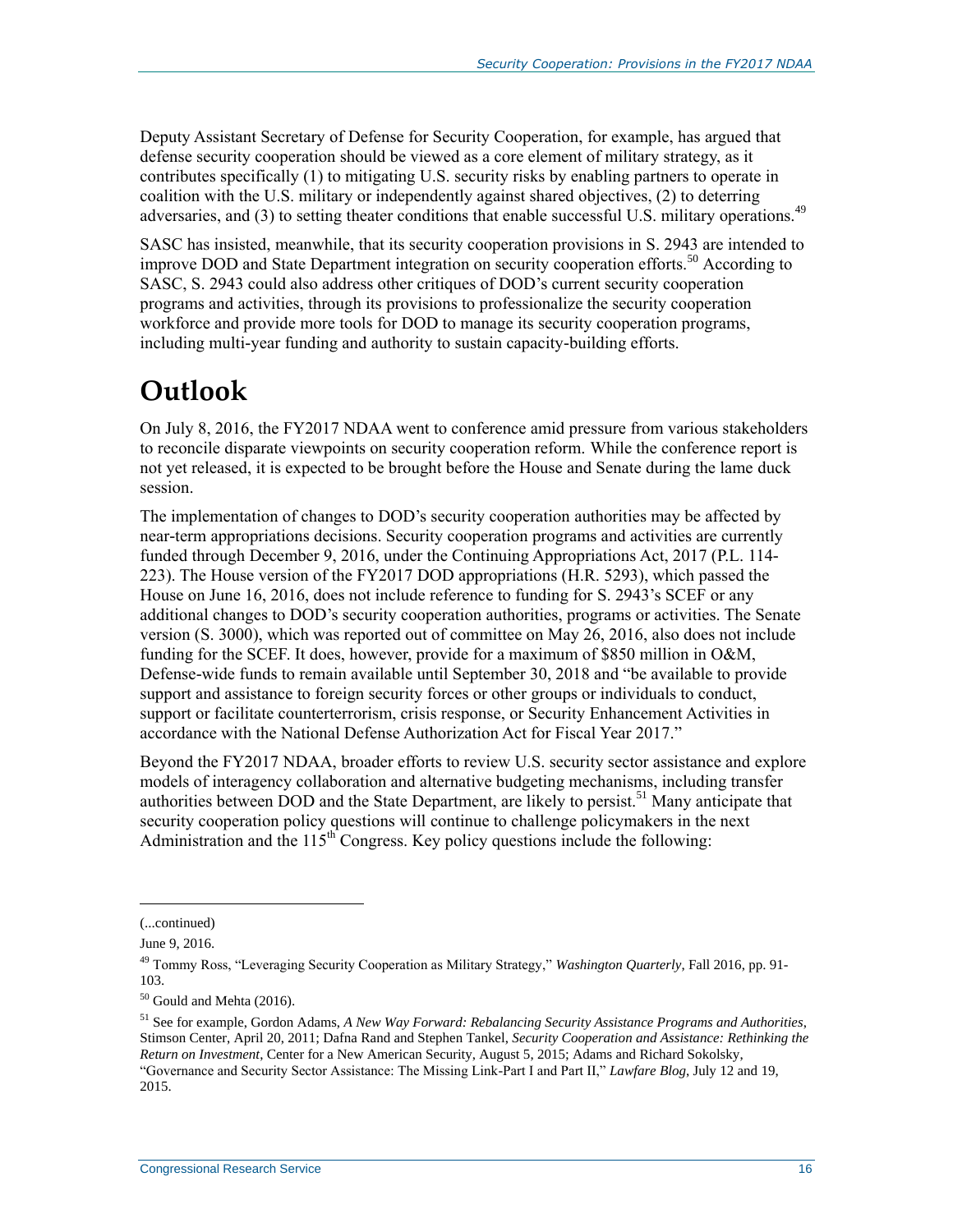- Does the current statutory framework adequately reflect today's strategic environment? If not, would the proposed changes in the FY2017 NDAA meet the needs of existing and emerging threats? If gaps remain, what legislative proposals could be anticipated in future NDAAs?<sup>52</sup>
- How does security cooperation contribute to U.S. national security and foreign policy objectives? What are the national security implications of unsuccessful security cooperation programs and activities? How should the effectiveness of security cooperation programs and activities be measured and assessed?
- To what extent should security assistance be viewed as a tool to achieve U.S. military objectives (and thus, a potentially central DOD mission), versus a tool to further U.S. diplomatic partnerships with foreign nations (and thus, primarily a State Department function)? Can those two potentially competing objectives be harmonized? If so, how?
- What are the key differences between security assistance carried out under Title 22 (State Department) of the U.S. Code and security cooperation programs and activities carried out under Title 10 (DOD) authorities? What are the implications of potentially duplicative authorities?
- What challenges does the State Department face in meeting its responsibility of "continuous oversight and general direction" of military assistance, education, and training programs, among other features of the conduct of foreign affairs? What aspects of security sector assistance are a shared responsibility?
- How might changes in DOD's security cooperation authorities affect interagency relations, global perceptions of U.S. civil-military balance, and foreign government interactions on security sector issues?
- What is the appropriate role for DOD and the U.S. military to play vis-a-vis the domestic and/or civilian security forces, such as police, of foreign countries? In what contexts, if any, is DOD the agency best-placed to train and equip these forces? What risks may be associated with such engagements?
- How might proposals in the FY2017 NDAA change the scope of DOD's security cooperation mission and the distribution of funding among combatant commands? What are the implications of any such changes?
- If provisions in the Senate-passed version of the FY2017 NDAA were enacted, would it be feasible for DOD to implement those provisions within timeframes required by the legislation? What would be the implications of delays?
- How might reforms strengthen or weaken congressional policymaking control and oversight of security cooperation, including implications for committee jurisdiction over such matters?
- To what extent should Congress place limits (temporal, geographic, human rights-related, etc.) on DOD's ability to provide assistance to foreign security forces? To what extent do such restrictions support, or impede, congressional oversight?

 $52$  See for example Thaler, et al. (2016). In this RAND report, the authors offer several additional proposals for security cooperation reform, particularly with respect to addressing emerging threats, such as cyber operations.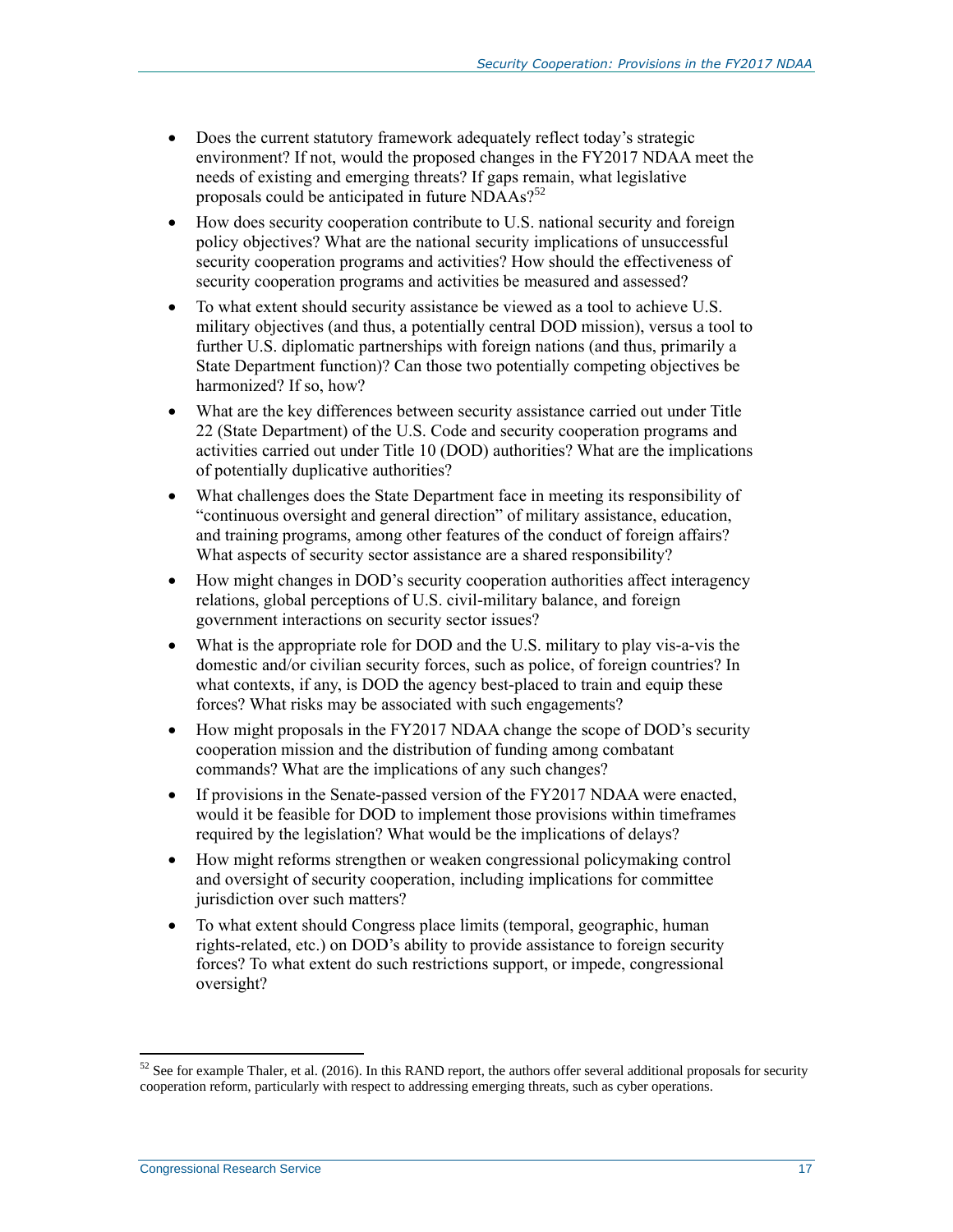In addition to appropriations decisions and funding constraints in the near-term, the next Administration's management and execution of security sector assistance could be affected by future national-level and agency-specific policy decisions. Further debate on this issue could inspire subsequent rounds of proposals for FY2018 and beyond.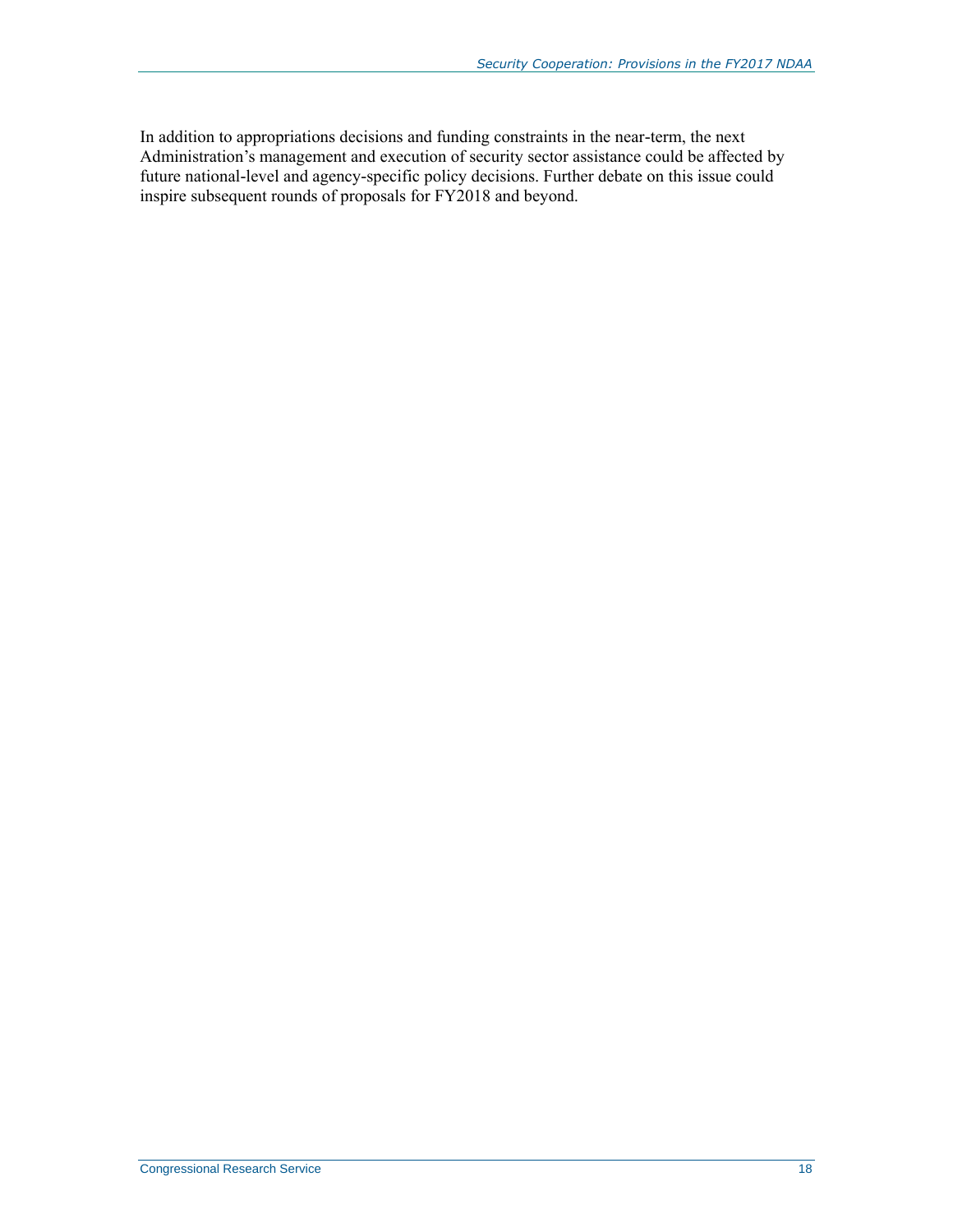## **Appendix A. Overview and Comparison of Security Cooperation Provisions in the FY2017 NDAA, as of November 1, 2016**

<span id="page-22-0"></span>

| Affected Current Law or Description of New Security Cooperation (SC)<br><b>Provision</b>                                                                                                                                                                                                                                                                                                                                                                       | <b>DOD's SC Proposals</b><br>$(S\S1201-1209 & 1217)$ | <b>SC Proposals in H.R.</b><br>4909, as passed<br>$(S\S1261 & 1205)$              | <b>SC Proposals in S.</b><br>2943, as passed<br>$(S\S1251-1265)$                                                                          |
|----------------------------------------------------------------------------------------------------------------------------------------------------------------------------------------------------------------------------------------------------------------------------------------------------------------------------------------------------------------------------------------------------------------------------------------------------------------|------------------------------------------------------|-----------------------------------------------------------------------------------|-------------------------------------------------------------------------------------------------------------------------------------------|
| Corresponding to the Proposed Subchapter on "Military-to-Military Engagements"                                                                                                                                                                                                                                                                                                                                                                                 |                                                      |                                                                                   |                                                                                                                                           |
| <b>10 U.S.C. 1051b</b> on "Bilateral or Regional Cooperation Programs: Awards and<br>Mementos to Recognize Superior Noncombat Achievements or Performance"                                                                                                                                                                                                                                                                                                     | $\S$ [1201(b), 1201(l)                               | $\S$ [26 $($ c), 126 $($ p)                                                       | $\S$ [1252(b), 1252(n)                                                                                                                    |
| §1082 of the FY1997 NDAA (10 U.S.C. 168 note) on "Agreements for<br>Exchange of Defense Personnel Between United States and Foreign Countries"                                                                                                                                                                                                                                                                                                                 | \$1202                                               |                                                                                   | §1253                                                                                                                                     |
| §1207 of the FY2010 NDAA (10 U.S.C. 168 note) on "Authority for Non-<br>Reciprocal Exchanges of Defense Personnel Between the United States and Foreign<br>Countries"                                                                                                                                                                                                                                                                                          | \$1202                                               | $\S1261(b)$ ; affected by rep't<br>reg. at §1205                                  | \$1253                                                                                                                                    |
| 10 U.S.C. 1050 on "Latin American Cooperation: Payment of Personnel Expenses;"<br>10 U.S.C. 1050a on "African Cooperation: Payment of Personnel Expenses;" 10<br>U.S.C. 1051 on "Multilateral, Bilateral, or Regional Cooperation Programs: Payment<br>of Personnel Expenses;" and 10 U.S.C. 1051a on "Liaison Officers of Certain<br>Foreign Nations; Administrative Services and Support; Travel, Subsistence, Medical<br>Care, and Other Personal Expenses" | \$1203                                               |                                                                                   | \$1254                                                                                                                                    |
| Corresponding to the Proposed Subchapter on "Training with Foreign Forces"                                                                                                                                                                                                                                                                                                                                                                                     |                                                      |                                                                                   |                                                                                                                                           |
| §1203 of the FY2014 NDAA (10 U.S.C. 2011 note) on "Training of General<br>Purpose Forces of the United States Armed Forces with Military and Other Security<br>Forces of Friendly Foreign Countries"                                                                                                                                                                                                                                                           | §1204; affected by rep't<br>reg. at §1208            | affected by rep't req. at<br>§1205 [not in SC proposals,<br>but see also $$1202]$ | §§1252(d), 1255; indirectly<br>affected by rep't req. at<br>§1261 [not in SC proposals,<br>but see also rep't req. $\Delta$ at<br>\$1083] |
| <b>10 U.S.C. 2010</b> on "Participation of Developing Countries in Combined Exercises:<br>Payment of Incremental Expenses"                                                                                                                                                                                                                                                                                                                                     | §1204; affected by rep't<br>req. at §1208            | $\{\S1261(d), 1261(p)\}$<br>affected by rep't req. at<br>\$1205                   | §1255; affected by rep't<br>req. at $\S1261$                                                                                              |

#### **Table A-1. Comparison of Security Cooperation Provisions Among DOD's Proposals[, H.R. 4909,](http://www.congress.gov/cgi-lis/bdquery/z?d114:H.R.4909:) and S. 2943**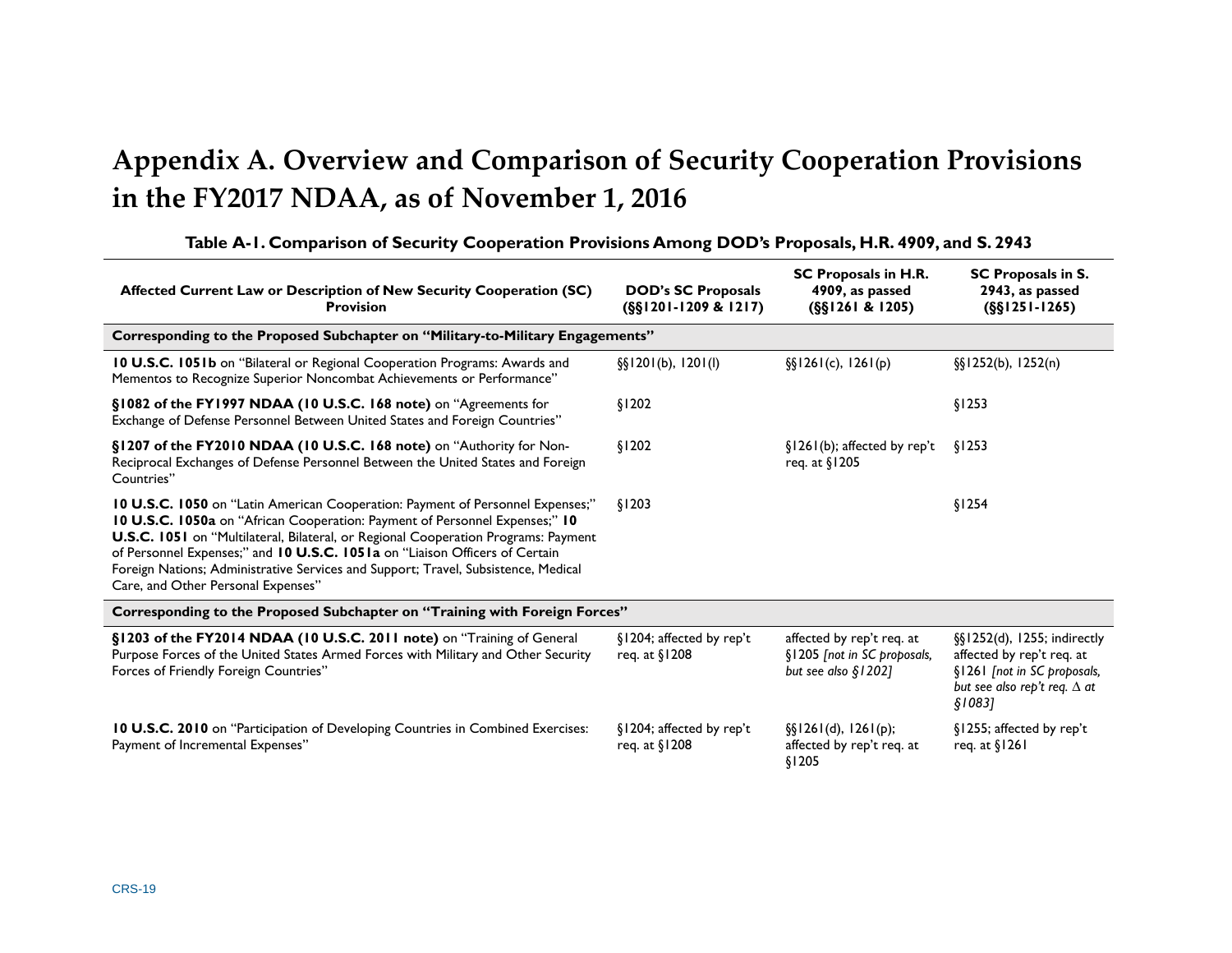| Affected Current Law or Description of New Security Cooperation (SC)<br><b>Provision</b>                                                                                                              | <b>DOD's SC Proposals</b>                                                                    | SC Proposals in H.R.<br>4909, as passed                                                                                              | <b>SC Proposals in S.</b><br>2943, as passed                                                                        |
|-------------------------------------------------------------------------------------------------------------------------------------------------------------------------------------------------------|----------------------------------------------------------------------------------------------|--------------------------------------------------------------------------------------------------------------------------------------|---------------------------------------------------------------------------------------------------------------------|
| 10 U.S.C. 2011 on "Special Operations Forces: Training with Friendly Foreign<br>Forces"                                                                                                               | $(S\S1201-1209 & 1217)$<br>affected by rep't req. at<br>\$1208                               | (SSI261 & 1205)<br>affected by rep't req. at<br>§1205 [not in SC proposals,                                                          | $(S\S1251-1265)$<br>§1255; affected by rep't<br>req. at §1261 [not in SC                                            |
|                                                                                                                                                                                                       |                                                                                              | but see also rep't req. $\Delta$ at<br>\$1061]                                                                                       | proposals, but see also rep't<br>req. $\Delta$ at §1082]                                                            |
| Corresponding to the Proposed Subchapter on "Support for Operations and Capacity Building"                                                                                                            |                                                                                              |                                                                                                                                      |                                                                                                                     |
| 10 U.S.C. 127d on "Allied Forces Participating in Combined Operations: Authority<br>to Provide Logistic Support, Supplies, and Services"                                                              | §1205; affected by rep't<br>req. at §1208                                                    | $\S$ [261(e), 1261(p);<br>affected by rep't req. at<br>§1205 [not in SC proposals,<br>but see also rep't req. $\Delta$ at<br>\$1061] | §1256; affected by rep't<br>req. at §1261 [not in SC<br>proposals, but see also rep't<br>req. at §1082]             |
| §1234 of the FY2008 NDAA on "Logistical Support for Coalition Forces<br>Supporting Operations in Iraq and Afghanistan"                                                                                | see DOD section-by-<br>section justification of<br>§1205; affected by rep't<br>req. at §1208 | affected by rep't req. at<br>§1205 [not in SC proposals,<br>but see also $$1201]$                                                    | see S.Rept. 114-255 on<br>§1256; affected by rep't<br>req. at $\S1261$                                              |
| §1081 of the FY2012 NDAA (10 U.S.C. 168 note) on "Defense Institution<br>Capacity Building"                                                                                                           | §1201(c); affected by rep't<br>req. at §1208                                                 | $\S$ [1261(g); affected by<br>rep't req. at §1205                                                                                    | §1252(c); affected by rep't<br>req. at §1261 [not in SC<br>proposals, but see also rep't<br>req. $\Delta$ at §1083] |
| 10 U.S.C. 2282 on "Authority to Build the Capacity of Foreign Security Forces"                                                                                                                        | §1207; affected by rep't<br>reg. at §1208                                                    | $$1261(f), 1261(p)$ [not in<br>SC proposals, but see also<br>rep't req. $\Delta$ at §1061]                                           | §1252(d); affected by rep't<br>req. at $\frac{1}{2}$ 1261                                                           |
| §1204 of the FY2014 NDAA (10 U.S.C. 401 note) on "Authority to Conduct<br>Activities to Enhance the Capability of Foreign Countries to Respond to Incidents<br>Involving Weapons of Mass Destruction" | [not in SC proposals, but see<br>also $$1218]$                                               | [not in SC proposals, but see<br>also §1203]                                                                                         | §1252(d); indirectly<br>affected by rep't req. at<br>\$1261                                                         |
| §1207 of the FY2014 NDAA (22 U.S.C. 2151 note) on "Assistance to the<br>Government of Jordan for Border Security Operations"                                                                          |                                                                                              |                                                                                                                                      | §1252(d); indirectly<br>affected by rep't req. at<br>\$1261                                                         |
| §1004 of the FY1991 NDAA (10 U.S.C. 374 note) on "Additional Support for<br>Counter-Drug Activities and Activities to Counter Transnational Organized Crime"                                          | affected by rep't req. at<br>§1208 [not in SC proposals,<br>but see also §1011]              | affected by rep't req. at<br>\$1205                                                                                                  | §1252(d); affected by rep't<br>req. at §1261 [not in SC<br>proposals, but see also<br>\$1006]                       |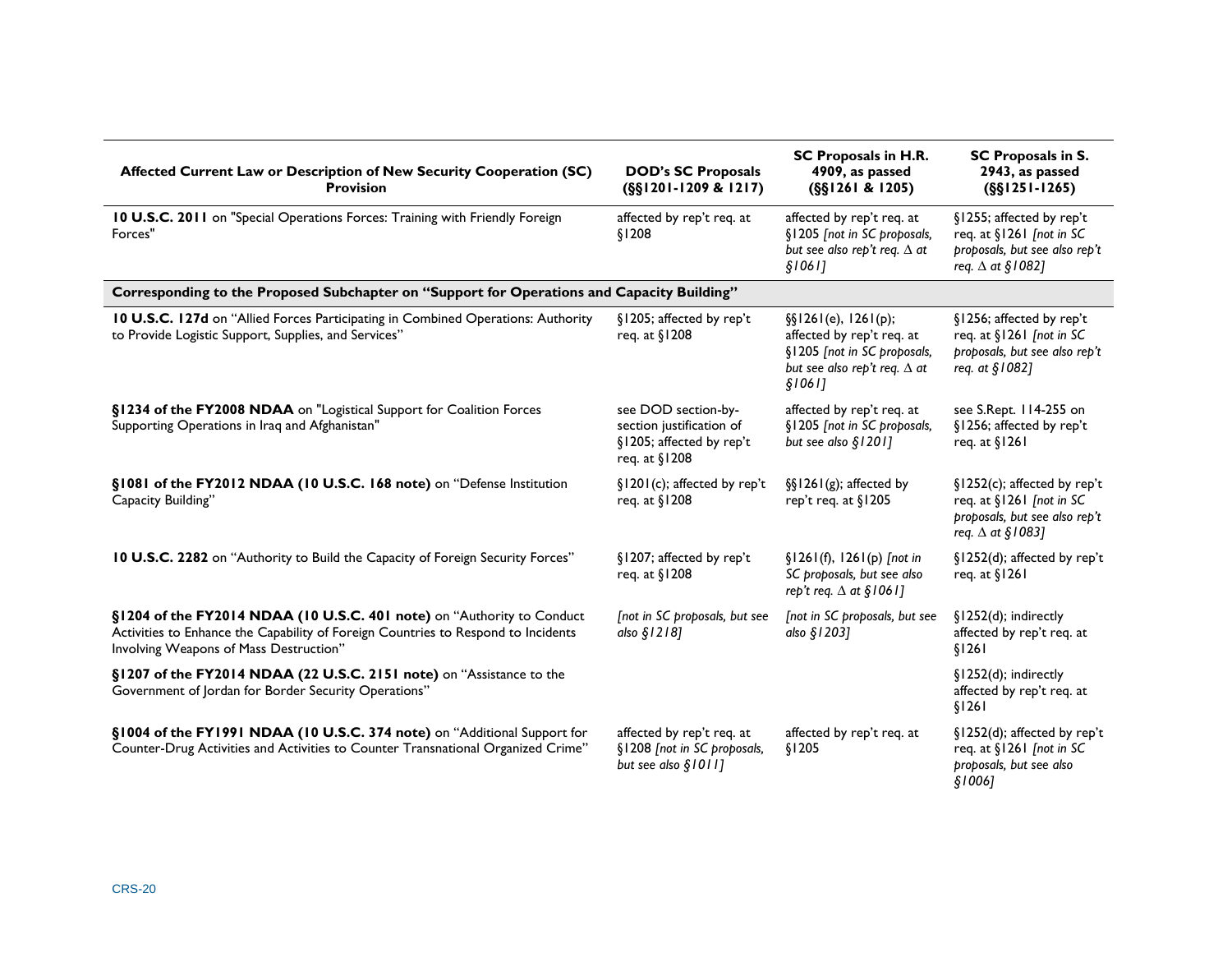| Affected Current Law or Description of New Security Cooperation (SC)<br><b>Provision</b>                                                                                                                                                                                                                                                                                                                                                                                                                                                                                                           | <b>DOD's SC Proposals</b><br>$(S\S1201-1209 & 1217)$                              | SC Proposals in H.R.<br>4909, as passed<br>(SSI261 & 1205)                                    | SC Proposals in S.<br>2943, as passed<br>$(S\S1251-1265)$                                                                             |
|----------------------------------------------------------------------------------------------------------------------------------------------------------------------------------------------------------------------------------------------------------------------------------------------------------------------------------------------------------------------------------------------------------------------------------------------------------------------------------------------------------------------------------------------------------------------------------------------------|-----------------------------------------------------------------------------------|-----------------------------------------------------------------------------------------------|---------------------------------------------------------------------------------------------------------------------------------------|
| §1033 of the FY1998 NDAA, as amended, on "Authority to Provide Additional<br>Support for Counter-Drug Activities of Other Countries"                                                                                                                                                                                                                                                                                                                                                                                                                                                               | affected by rep't req. at<br>§1208 [not in SC proposals,<br>but see also $$1012]$ | affected by rep't req. at<br>§1205 [not in SC proposals,<br>but see also §1011]               | §1252(d); affected by rep't<br>req. at §1261                                                                                          |
| Corresponding to the Proposed Subchapter on "Educational and Training Activities"                                                                                                                                                                                                                                                                                                                                                                                                                                                                                                                  |                                                                                   |                                                                                               |                                                                                                                                       |
| 10 U.S.C. 184 on "Regional Centers for Security Studies;" §941(b) of the FY2009<br>NDAA (10 U.S.C. 184 note) on "Temporary Waiver of Reimbursement of Costs<br>of Activities for Nongovernmental Personnel;" §1065 of the FY1997 NDAA (10<br>U.S.C. 113 note) and §1306 of the FY1995 NDAA (10 U.S.C. 113 note) on<br>"George C. Marshall European Center for Strategic Studies;" and/or §8073 of the<br>FY2003 Defense Appropriations Act (10 U.S.C. prec. 2161 note) on "Daniel<br>K. Inouye Asia-Pacific Center for Security Studies: Reimbursement Waiver for<br>Personnel of Foreign Nations" | $\S$ [1201(d), 1201(l);<br>affected by rep't req. at<br>\$1208                    | $\S$ [1261(h), 1261(p);<br>affected by rep't req. at<br>\$1205                                | §§1252(e), 1252(n)                                                                                                                    |
| 10 U.S.C. 2166 on "Western Hemisphere Institute for Security Cooperation"                                                                                                                                                                                                                                                                                                                                                                                                                                                                                                                          | $\S$ [201(e), 1201(l)                                                             | $\S$ [1261(i), 1261(p) [not in<br>SC proposals, but see also<br>rep't req. $\Delta$ at §1061] | §§1252(f), 1252(n) [not in<br>SC proposals, but see also<br>rep't req. $\Delta$ at §1082]                                             |
| 10 U.S.C. 2350m on "Participation in Multinational Military Centers of Excellence"                                                                                                                                                                                                                                                                                                                                                                                                                                                                                                                 | $\S$ [201(f), 1201(l)                                                             | $\S(1261(j), 1261(p))$                                                                        | $\S$ [252(g), 1252(n);<br>affected by rep't req. at<br>\$1261                                                                         |
| 10 U.S.C. 2249d on "Distribution to Certain Foreign Personnel of Education and<br>Training Materials and Information Technology to Enhance Military Interoperability<br>with the Armed Forces"                                                                                                                                                                                                                                                                                                                                                                                                     | $\S$ [201(g), 1201(l);<br>affected by rep't req. at<br>\$1208                     | $\S$ [1261(k), 1261(p);<br>affected by rep't req. at<br>\$1205                                | $\S$ [1252(h), 1252(n);<br>affected by rep't req. at<br>§1261 [not in SC proposals,<br>but see also rep't req. $\Delta$ at<br>\$1082] |
| 10 U.S.C. Chapter 905 on "Aviation Leadership Program"-10 U.S.C. 9381 on<br>"Establishment of Program;" 10 U.S.C. 9382 on "Supplies and Clothing;" and 10<br>U.S.C. 9383 on "Allowances"                                                                                                                                                                                                                                                                                                                                                                                                           | $\{\xi   201(h), 1201(l)\}\$<br>affected by rep't req. at<br>\$1208               | $\{\S1261(l), 1261(p)\}$<br>affected by rep't req. at<br>\$1205                               | $\S$ [1252(i), 1252(n)                                                                                                                |
| 10 U.S.C. 9415 on "Inter-American Air Forces Academy"                                                                                                                                                                                                                                                                                                                                                                                                                                                                                                                                              | §§1201(i), 1201(l); affected<br>by rep't req. at §1208                            | $\S$ [261(m), 1261(p);<br>affected by rep't req. at<br>\$1205                                 | $\S$ [1252(j), 1252(n)                                                                                                                |
| §1268 of the FY2015 NDAA (10 U.S.C. 9411 note) on "Inter-European Air<br>Forces Academy"                                                                                                                                                                                                                                                                                                                                                                                                                                                                                                           | \$1201(j)                                                                         | §§1261(n); affected by<br>rep't req. at §1205                                                 | $$1252(k)$ [not in SC<br>proposals, but see also rep't<br>req. $\Delta$ at §1083]                                                     |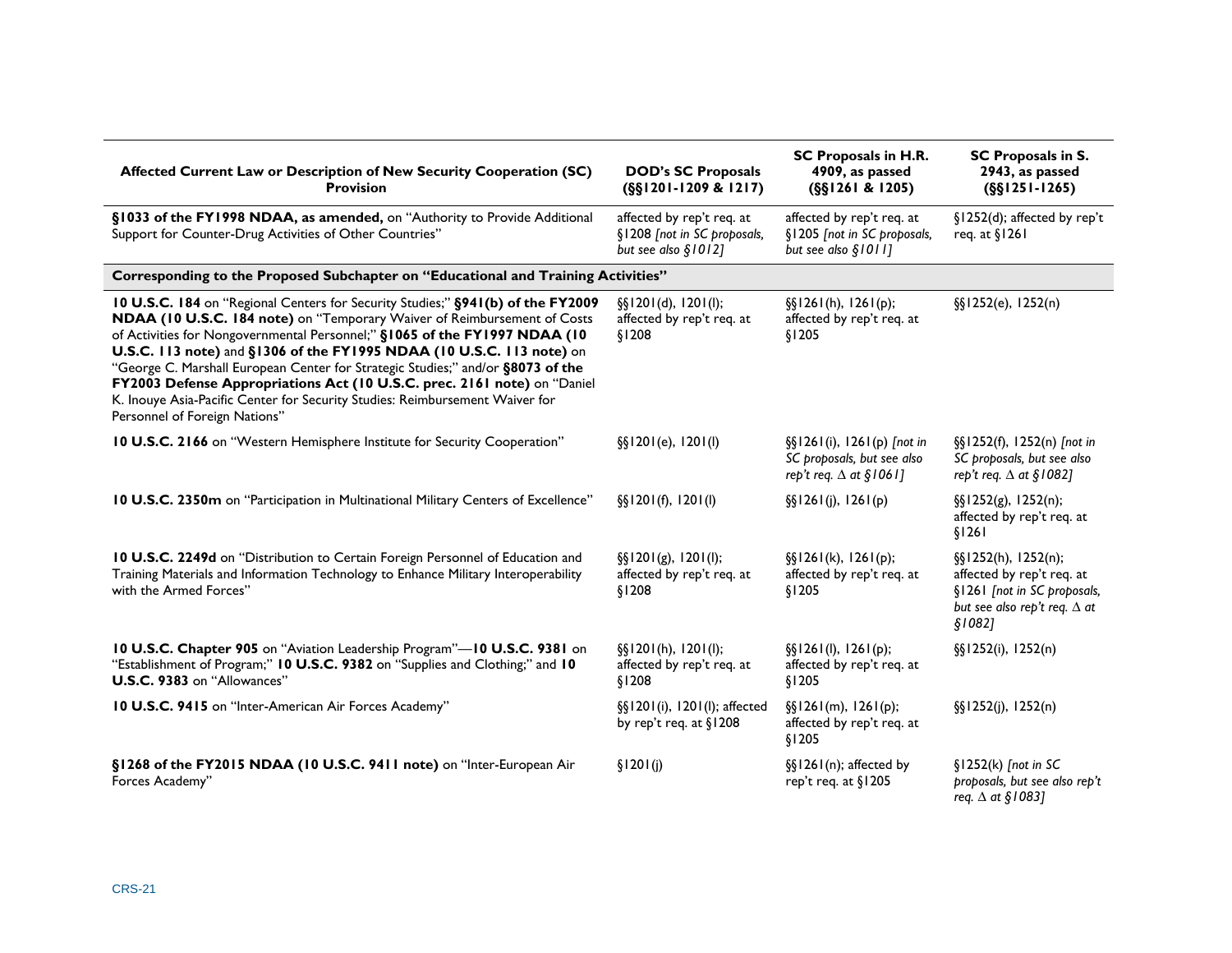| Affected Current Law or Description of New Security Cooperation (SC)<br><b>Provision</b>                                                                                                                                                                             | <b>DOD's SC Proposals</b><br>$(S\S1201-1209 & 1217)$ | SC Proposals in H.R.<br>4909, as passed<br>$(S\S1261 & 1205)$                                              | SC Proposals in S.<br>2943, as passed<br>$(S$1251-1265)$                                                         |
|----------------------------------------------------------------------------------------------------------------------------------------------------------------------------------------------------------------------------------------------------------------------|------------------------------------------------------|------------------------------------------------------------------------------------------------------------|------------------------------------------------------------------------------------------------------------------|
| 10 U.S.C. 4344, 6957, and 9344 on "Selection of Persons from Foreign<br>Countries;" 10 U.S.C. 4345, 6957a, and 9345 on "Exchange Program with Foreign<br>Military Academies;" and 10 U.S.C. 4345a, 6957b, and 9345a on "Foreign and<br>Cultural Exchange Activities" | \$1206                                               |                                                                                                            | §1259; rep't req. at §1261                                                                                       |
| 10 U.S.C. 2249c on "Regional Defense Combating Terrorism Fellowship Program:<br>Authority to Use Appropriated Funds for Costs Associated with Education and<br>Training of Foreign Officials"                                                                        | affected by rep't req. at<br>\$1208                  | affected by rep't req. at<br>§1205 [not in SC proposals,<br>but see also rep't req. $\Delta$ at<br>\$1061] | §1258; affected by rep't<br>req. at §1261 [not in SC<br>proposals, but see also rep't<br>req. $\Delta$ at §1082] |
| §1205 of the FY2014 NDAA (32 U.S.C. 107 note) on "Department of Defense<br>State Partnership Program"                                                                                                                                                                | affected by rep't req. at<br>\$1208                  | affected by rep't req. at<br>\$1205                                                                        | §1257; affected by rep't<br>req. at $\lvert 26l \rvert$                                                          |
| Corresponding to the Proposed Subchapter on "Limitations on Use of Department of Defense Funds"                                                                                                                                                                      |                                                      |                                                                                                            |                                                                                                                  |
| 10 U.S.C. 2249a on "Prohibition on Providing Financial Assistance to Terrorist<br>Countries"                                                                                                                                                                         | $\S$ [1201(k), 1201(l)                               | §§1261(o), 1261(p) [not in<br>SC proposals, but see also<br>\$1081]                                        | $\S(1252(1), 1252(n))$                                                                                           |
| 10 U.S.C. 2249e on "Prohibition on Use of Funds for Assistance to Units of Foreign<br>Security Forces that have Committed a Gross Violation of Human Rights"                                                                                                         | $\S$ [1201(k), 1201(l)                               | $\S$ [261(d), 1261(o),<br>$1261(p)$ [not in SC<br>proposals, but see also rep't<br>req. $\Delta$ at §1208] | $\S$ [1252(l), 1252(n)                                                                                           |
| <b>New Provisions</b>                                                                                                                                                                                                                                                |                                                      |                                                                                                            |                                                                                                                  |
| On the enactment of a new chapter in Title 10 of the U.S. Code on Security<br>Cooperation                                                                                                                                                                            | \$1201(a)                                            | \$1261(a)                                                                                                  | \$1252(a)                                                                                                        |
| On "Sense of Congress on Security Sector Assistance"                                                                                                                                                                                                                 |                                                      |                                                                                                            | \$1251                                                                                                           |
| On "Administrative Matters" pertaining to "Policy Oversight and Resource Allocation;<br>Execution and Administration of Programs and Activities" and "Assessment,<br>Monitoring, and Evaluation of Programs and Activities"                                          |                                                      |                                                                                                            | \$1252(m)                                                                                                        |
| On "Security Cooperation Enhancement Fund"                                                                                                                                                                                                                           |                                                      |                                                                                                            | \$1260                                                                                                           |
| On "Requirement for Submittal of Consolidated Annual Budget for Security<br>Cooperation Programs and Activities of the Department of Defense"                                                                                                                        |                                                      |                                                                                                            | \$1262                                                                                                           |
| On "Department of Defense Security Cooperation Workforce Development"                                                                                                                                                                                                |                                                      |                                                                                                            | \$1263                                                                                                           |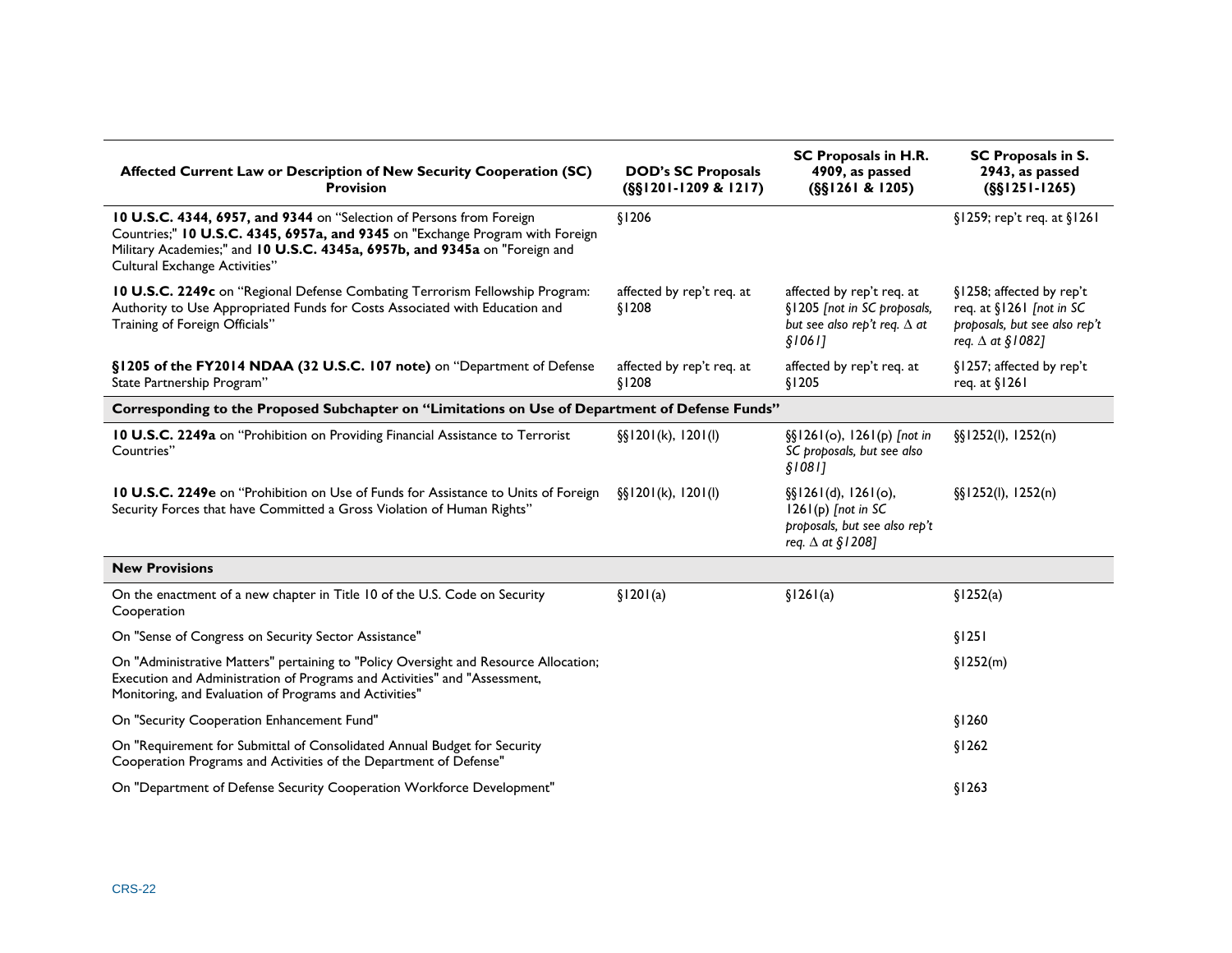| Affected Current Law or Description of New Security Cooperation (SC)<br><b>Provision</b>                                                                                                                                                                                           | <b>DOD's SC Proposals</b><br>$(S\S1201-1209 \& 1217)$                             | SC Proposals in H.R.<br>4909, as passed<br>(SSI261 & 1205)                                                                                                                        | SC Proposals in S.<br>2943, as passed<br>$(S\S1251-1265)$                                                                                            |
|------------------------------------------------------------------------------------------------------------------------------------------------------------------------------------------------------------------------------------------------------------------------------------|-----------------------------------------------------------------------------------|-----------------------------------------------------------------------------------------------------------------------------------------------------------------------------------|------------------------------------------------------------------------------------------------------------------------------------------------------|
| Superseded, Obsolete, or Duplicative Provisions DOD Recommends for Repeal                                                                                                                                                                                                          |                                                                                   |                                                                                                                                                                                   |                                                                                                                                                      |
| 10 U.S.C. 168 on "Military-to-Military Contacts and Comparable Activities"                                                                                                                                                                                                         | §1209; affected by rep't<br>req. at §1208                                         | affected by rep't req. at<br>\$1205                                                                                                                                               | §1265; affected by rep't<br>req. at §1261                                                                                                            |
| 10 U.S.C. 1051c on "Multilateral, Bilateral, or Regional Cooperation Programs:<br>Assignments to Improve Education and Training in Information Security"                                                                                                                           | \$1209                                                                            |                                                                                                                                                                                   | \$1265                                                                                                                                               |
| 10 U.S.C. 2562 on "Limitation on Use of Excess Construction or Fire Equipment<br>from Department of Defense Stocks in Foreign Assistance or Military Sales<br>Programs"                                                                                                            | \$1209                                                                            |                                                                                                                                                                                   | \$1265                                                                                                                                               |
| 10 U.S.C. 4681 and 9681 on "Surplus War Material: Sale to States and Foreign<br>Governments"                                                                                                                                                                                       | \$1209                                                                            |                                                                                                                                                                                   | \$1265                                                                                                                                               |
| <b>Other Provisions</b>                                                                                                                                                                                                                                                            |                                                                                   |                                                                                                                                                                                   |                                                                                                                                                      |
| 10 U.S.C. 7307 on "Disposals to Foreign Nations"                                                                                                                                                                                                                                   | \$1217                                                                            |                                                                                                                                                                                   |                                                                                                                                                      |
| Provisions Affected by Proposed Security Cooperation Reform-Related Reporting Requirements                                                                                                                                                                                         |                                                                                   |                                                                                                                                                                                   |                                                                                                                                                      |
| §1211 of the FY2015 NDAA on "Biennial Report on Programs Carried Out by<br>the Department of Defense to Provide Training, Equipment, or Other Assistance or<br>Reimbursement to Foreign Security Forces"                                                                           | \$1208                                                                            | §1205 [not in SC proposals,<br>but see also rep't req. $\Delta$ at<br>\$1061]                                                                                                     | \$1261                                                                                                                                               |
| 10 U.S.C. 2561 on "Humanitarian Assistance;" 10 U.S.C. 401 on "Humanitarian<br>and Civic Assistance Provided in Conjunction with Military Operations;" and/or 10<br>U.S.C. 166a(b)(6) relating to humanitarian and civic assistance by the commanders<br>of the combatant commands | affected by rep't req. at<br>\$1208                                               | affected by rep't req. at<br>§1205 [not in SC proposals,<br>but see also §1811 (only<br>on 10 U.S.C. 401) and rep't<br>req. $\Delta$ at §1061 (only on 10<br>U.S.C. $401, 2561$ ] | affected by rep't req. at<br>§1261 [not in SC proposals,<br>but see also §829F and<br>rep't req. $\Delta$ at §1082 (only<br>on 10 U.S.C. 401, 2561)] |
| §1206 of the FY2015 NDAA (10 U.S.C. 2282 note) on "Training of Security<br>Forces and Associated Security Ministries of Foreign Countries to Promote Respect<br>for the Rule of Law and Human Rights"                                                                              | affected by rep't req. at<br>\$1208                                               | affected by rep't req. at<br>§1205 [not in SC proposals,<br>but see also rep't req. $\Delta$ at<br>\$1061]                                                                        | affected by rep't req. at<br>§1261 [not in SC proposals,<br>but see also rep't req. $\Delta$ at<br>\$1083]                                           |
| §1532 of the FY2015 NDAA, as amended, on "Afghanistan Security Forces<br>Fund"                                                                                                                                                                                                     | affected by rep't req. at<br>§1208 [not in SC proposals,<br>but see also $$1223]$ | affected by rep't req. at<br>\$1205                                                                                                                                               | affected by rep't req. at<br>§1261 [not in SC proposals,<br>but see also §1533]                                                                      |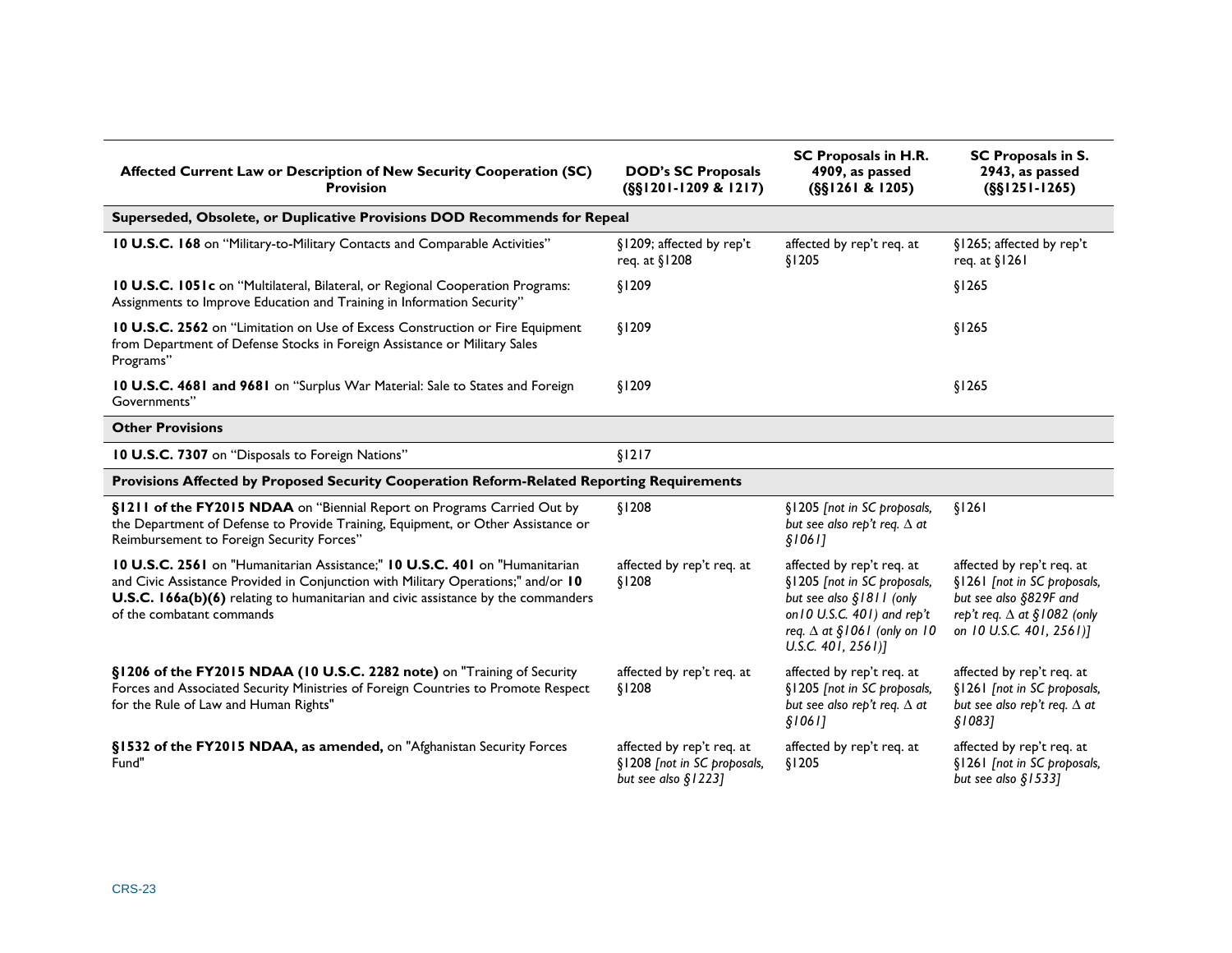| Affected Current Law or Description of New Security Cooperation (SC)<br><b>Provision</b>                                                               | <b>DOD's SC Proposals</b><br>$(S81201-1209 & 1217)$                               | SC Proposals in H.R.<br>4909, as passed<br>(S81261 & 1205)                                  | <b>SC Proposals in S.</b><br>2943, as passed<br>$(681251 - 1265)$                                                      |
|--------------------------------------------------------------------------------------------------------------------------------------------------------|-----------------------------------------------------------------------------------|---------------------------------------------------------------------------------------------|------------------------------------------------------------------------------------------------------------------------|
| §1207 of the FY2012 NDAA (22 U.S.C. 2151 note) on "Global Security<br>Contingency Fund"                                                                | affected by rep't req. at<br>§1208 [not in SC proposals,<br>but see also $$1225]$ | affected by rep't req. at<br>\$1205                                                         | affected by rep't reg. at<br>§1261 [not in SC proposals,<br>but see also rep't req. $\Delta$ at<br>§10831              |
| §1233 of the FY2008 NDAA, as amended, on the "Reimbursement of Certain<br>Coalition Nations for Support Provided to United States Military Operations" | affected by rep't req. at<br>§1208 [not in SC proposals,<br>but see also $$1229]$ | affected by rep't reg. at<br>§1205 [not in SC reform<br>provisions, but see also<br>\$1212] | affected by rep't req. at<br>§1261 [not in SC proposals,<br>but see also $$1212]$                                      |
| §1534 of the FY2015 NDAA on "Counterterrorism Partnerships Fund"                                                                                       | affected by rep't req. at<br>§1208                                                | affected by rep't req. at<br>\$1205                                                         | affected by rep't req. at<br>§1261 [not in SC proposals,<br>but see also $§$ 1532 and<br>rep't req. $\Delta$ at §1083] |

**Source:** CRS summary of DOD, Office of Legislative Counsel, DOD Legislative Proposals for Fiscal Year 2017, Fifth Package of Proposals Sent to Congress for Inclusion in the National Defense Authorization Act for Fiscal Year 2017 (including Consolidated Section-by-Section Analysis of All Proposals Transmitted to Date), sent to Congress on April 12, 2016; H.R. 4909, as passed by the House on May 18, 2016; [S. 2943,](http://www.congress.gov/cgi-lis/bdquery/z?d114:S.2943:) as passed by the Senate on June 14, 2016; and SASC report accompanying S. 2943 [\(S.Rept. 114-255\)](http://www.congress.gov/cgi-lis/cpquery/R?cp114:FLD010:@1(sr255):), May 18, 2016.

**Notes:** With respect to DOD's proposals, the security cooperation "reform" provisions are located at Sections 1201-1209 and Section 1217. With respect to H.R. 4909, corresponding security cooperation provisions are located at Sections 1205 and 1261. With respect to [S. 2943,](http://www.congress.gov/cgi-lis/bdquery/z?d114:S.2943:) provisions proposed to be incorporated into a new "security cooperation" chapter in Title 10 of the U.S. Code are located at Sections 1251-1265. In some cases, authorities affected by the security cooperation reform provisions are also addressed elsewhere in the FY2017 NDAA versions; those instances are noted in the table above (report-related provisions are also noted as distinct). Other provisions in the FY2017 NDAA may also address security cooperation, but are not included in proposals to establish a new security cooperation chapter in Title 10; correspondingly, these provisions are not included in the table above.